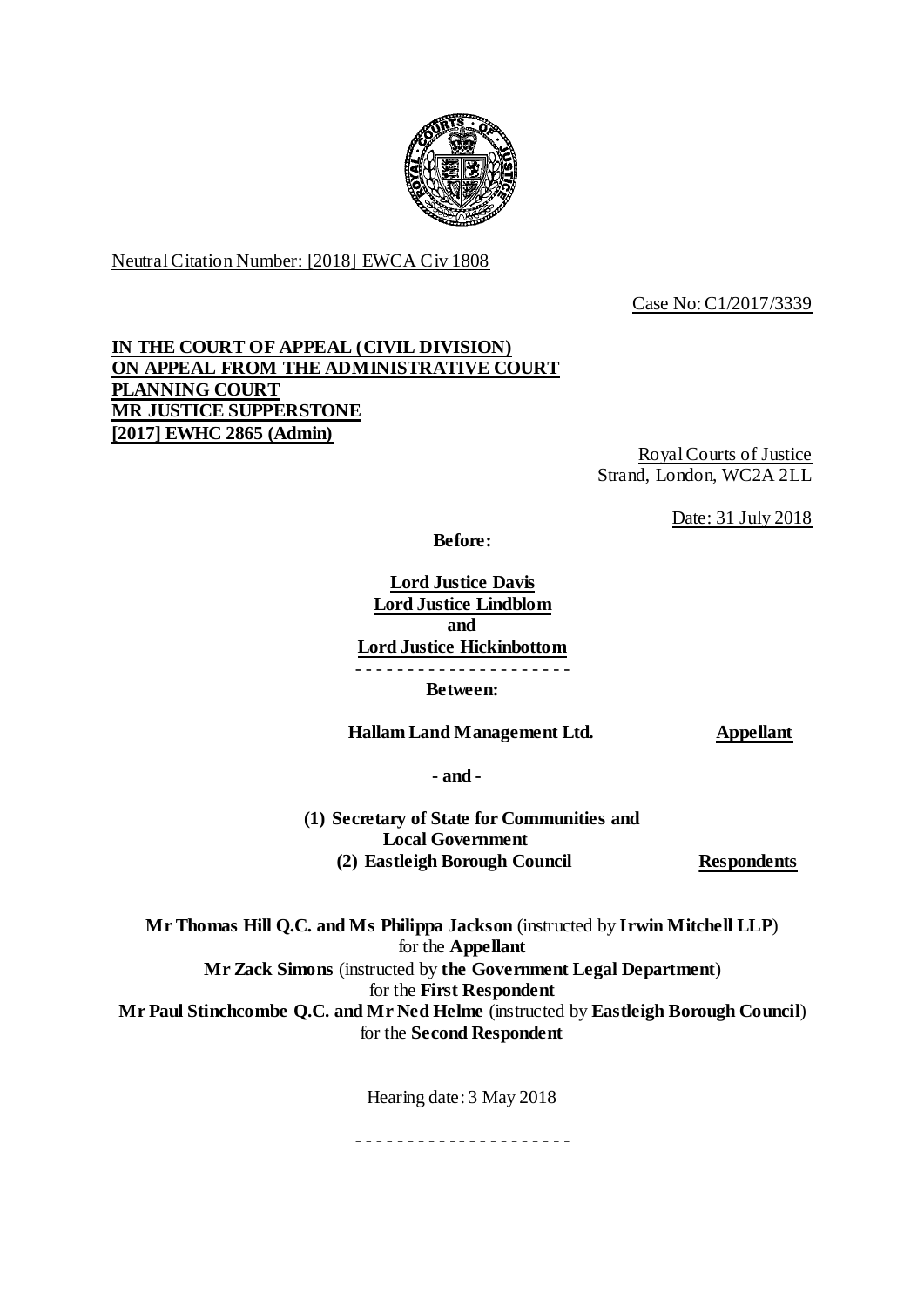# **Judgment Approved by the court for handing down (subject to editorial corrections)**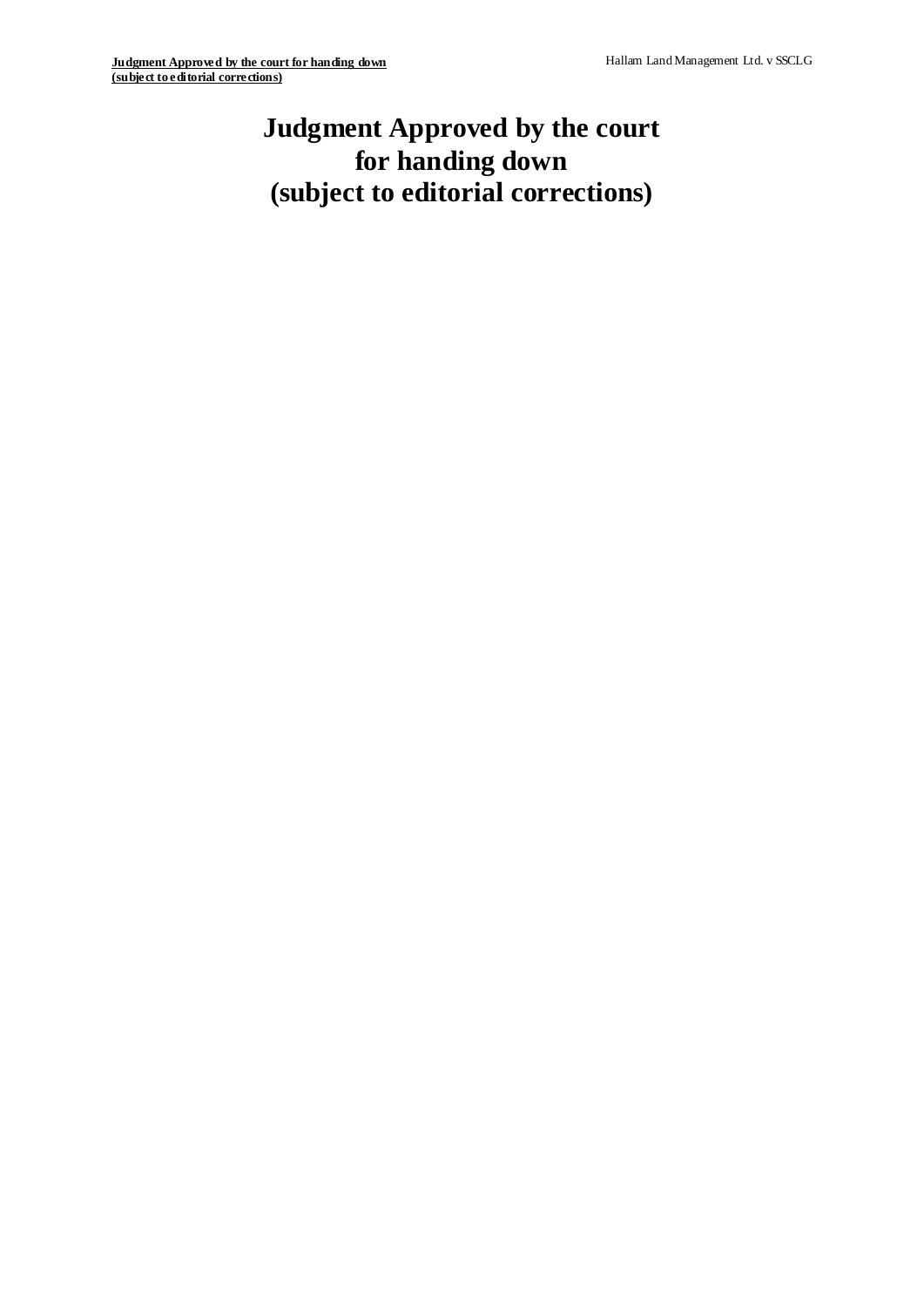## **Lord Justice Lindblom:**

#### *Introduction*

- 1. In deciding an appeal against the refusal of planning permission for housing development, how far does the decision-maker have to go in calculating the extent of any shortfall in the five-year supply of housing land? That is the central question in this appeal.
- 2. With permission granted by Lewison L.J. on 6 March 2018, the appellant, Hallam Land Management Ltd., appeals against the order of Supperstone J., dated 16 November 2017, dismissing its application under section 288 of the Town and Country Planning Act 1990 by which it had challenged the decision of the first respondent, the Secretary of State for Communities and Local Government, in a decision letter dated 9 November 2016, dismissing an appeal under section 78 of the 1990 Act. The section 78 appeal was against the refusal by the second respondent, Eastleigh Borough Council, of outline planning permission for a development of up to 225 dwellings, a 60-bed care home and 40 care units, the provision of public open space and woodland, and improvements to Hamble Station, on land to the west of Hamble Lane, in Hamble.
- 3. The site of the proposed development is about 23 hectares of pasture, on the Hamble Peninsula, between the Hamble River and Southampton Water. It is not within any settlement, nor allocated for development in the Eastleigh Borough Local Plan Review (2001-2011), adopted in 2006. The settlements of Bursledon, Netley and Hamble lie, respectively, to the north, the west and the south. Because it is in the "countryside", the site is protected by policy 1.CO of the local plan. And because it lies within the Bursledon, Hamble, Netley Abbey Local Gap, it also has the protection of policy 3.CO.
- 4. An inquiry into the section 78 appeal was held by an inspector appointed by the Secretary of State on four days in June 2015. On 24 June 2015, the second day of the inquiry, the appeal was recovered by the Secretary of State, because it involved a proposal for "residential development of over 150 units … , which would significantly impact on the Government's objective to secure a better balance between housing demand and supply and create high quality, sustainable, mixed and inclusive communities". In his report, dated 26 August 2015, the inspector recommended that the appeal be dismissed. The Secretary of State subsequently received a large number of further representations, some of them in response to letters he sent to the parties on 15 April 2016 and 29 June 2016. In those representations the Secretary of State received the parties' comments on two decisions of inspectors on appeals in which the supply of housing land in the council's area had been assessed – first, an appeal relating to a proposed development of up to 335 dwellings on land at Bubb Lane, Hedge End, which was dismissed on 24 May 2016, and secondly, an appeal relating to a proposed development of up to 100 dwellings on land at Botley Road, West End, which was allowed on 7 October 2016. In his decision letter on Hallam Land's appeal the Secretary of State largely agreed with the inspector's conclusions and accepted his recommendation.
- 5. The challenge to the Secretary of State's decision was made on four grounds. The first and second grounds went to his failure – unlawfully, it was said – to ascertain the extent of the shortfall against the five-year housing land supply in the council's area, and to provide adequate reasons for his relevant conclusions. The third and fourth grounds asserted that his decision was inconsistent with the conclusions on housing land supply and the weight to be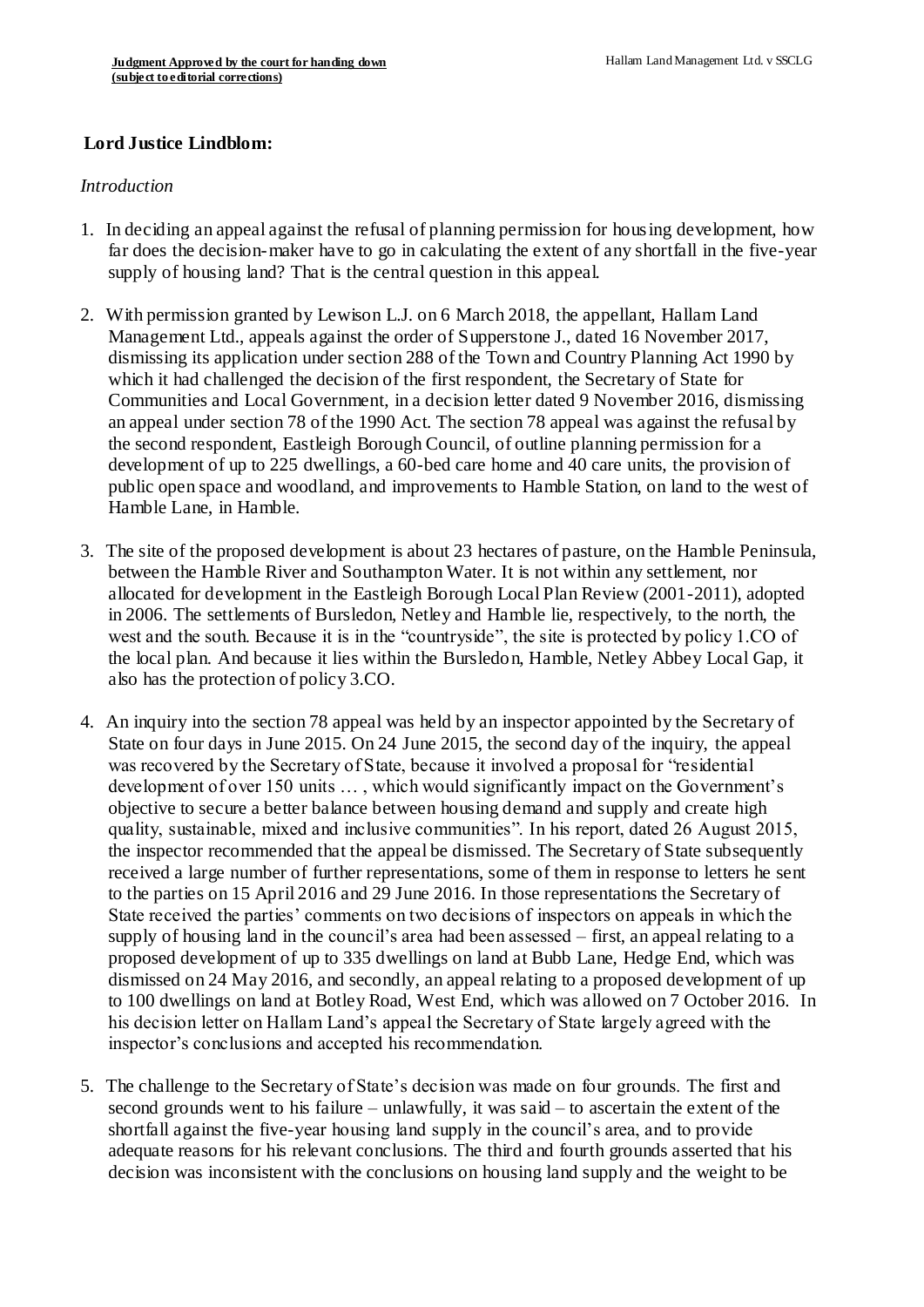given to policy 3.CO in an inspector's report, dated 25 August 2016, in an appeal relating to a proposed development of up to 680 dwellings on land at Winchester Road, Boorley Green. Supperstone J. rejected all four grounds.

#### *The issues in the appeal*

- 6. The appeal before us raises two main issues:
	- (1) given that the council could not demonstrate the requisite five-year supply of housing land under government policy in the first National Planning Policy Framework ("NPPF"), published in March 2012, whether the Secretary of State established the shortfall with sufficient precision, and whether his relevant reasons were adequate; and
	- (2) whether the Secretary of State erred in law in deciding Hallam Land's appeal without having regard to the inspector's report on the Boorley Green appeal.
- 7. These issues raise no question of law that has not already been amply dealt with in a series of cases on the meaning of relevant policies in the NPPF, and on the importance of consistency in planning decision-making.

# *NPPF policy*

- 8. We are not concerned in this appeal with the policies in the revised NPPF, which was published on 24 July 2018. I shall refer only to the policies in the first NPPF, as if they were still extant.
- 9.Paragraph 47 of the NPPF states:

"To boost significantly the supply of housing, local planning authorities should:

 identify and update annually a supply of specific deliverable sites sufficient to provide five years worth of housing against their housing requirements … …".

Paragraph 49 states:

…

"Housing applications should be considered in the context of the presumption in favour of sustainable development. Relevant policies for the supply of housing should not be considered up-to-date if the local planning authority cannot demonstrate a five-year supply of deliverable housing sites."

Paragraph 14 contains the Government's policy for the "presumption in favour of sustainable development". It explains that:

 $\ddot{\cdot}$  . .

For decision-taking this means:

 approving development proposals that accord with the development plan without delay; and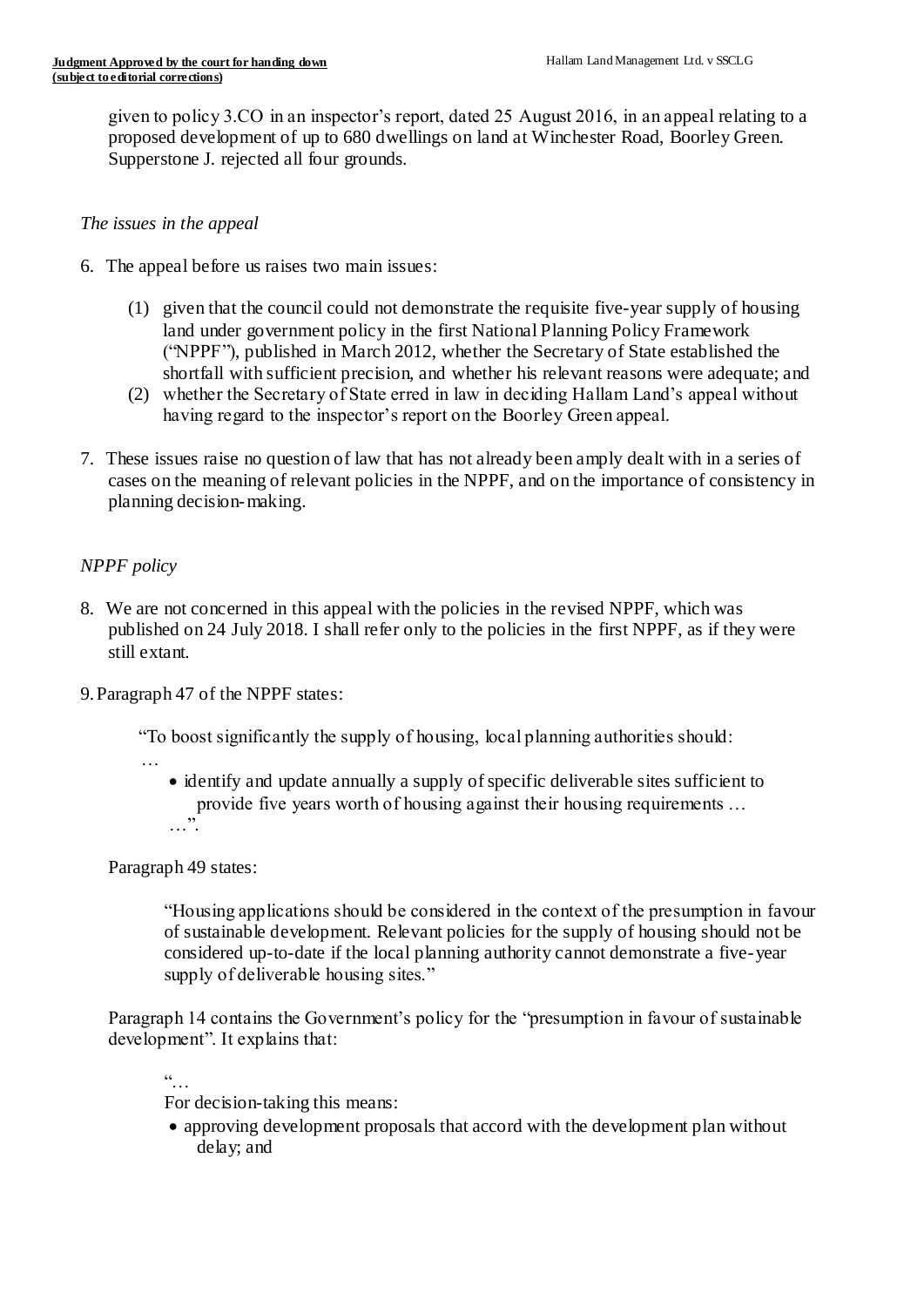- where the development plan is absent, silent or relevant policies are out-of-date, granting permission unless:
	- any adverse impacts of doing so would significantly and demonstrably outweigh the benefits, when assessed against the policies in this Framework taken as a whole; or
	- specific policies in this Framework indicate development should be restricted."

## *The inspector's report*

- 10. In his report the inspector noted, under the heading "The Case for the Council", that the council "acknowledge that they are not currently able to demonstrate a 5 year housing supply, as required by NPPF para 47" (paragraph 22). It was the council's case, however, that "the proposal is contrary to development plan policies which are not out of date, and is not the sustainable form of development for which there is a presumption in favour", and that "[even] if the presumption in NPPF para 14 was engaged, the negative aspects of the scheme, including the landscape impact and the loss of openness, would significantly and demonstrably outweigh the benefits" (paragraph 41).
- 11. Summarizing the case for Hallam Land, under the heading "The Case for the Appellants", he referred (in paragraph 62) to the uncontested evidence of its planning witness, Mr Usher:
	- "62. The need for housing is demonstrated in Mr Usher's proof … , which has not been challenged by the Council, and which reflects the conclusions of the Local Plan Examination that the draft is unsound for failing to make adequate provision. The Council accept that they cannot demonstrate a five year supply, the level being shown by the appellants to be 2.92 years, or 1.78 years if the need for affordable housing is included."

Because the council would "not be able to meet its housing land requirements without the loss of significant areas of countryside…", it was "inevitable that there will be a change to the open and undeveloped character of such land". This was "not, of itself, an adequate ground to resist the development when there is no 5 year land supply, nor an up to date development plan" (paragraph 65).

- 12. In his conclusions the inspector identified the "main issues" as being "i) the effect of the development on the character and appearance of the countryside and its role in separating settlements, and ii) whether any harm would be outweighed by the potential benefits of the development, including a supply of market and affordable housing, and the improvement of station facilities" (paragraph 88).
- 13. He said that "[the] proposal would not fall within any of the specified uses in Local Plan policy 1.CO …". He concluded that there was "no doubt that a development of this scale would diminish the Local Gap both physically and, to some degree, visually, contrary to policy 3.CO …", and that "[in] these respects it would not comply with the development plan" (paragraph 90). He went on to find that "there are grounds to conclude that policy 1.CO may be regarded as out of date, but that there is not justification for giving any substantial reduction to the weight applied to policy 3.CO" (paragraph 96).
- 14. Under the heading "The Benefits of the Proposal" he noted that Hallam Land had particularly emphasized "the supply of market and affordable housing to meet an acknowledged need, and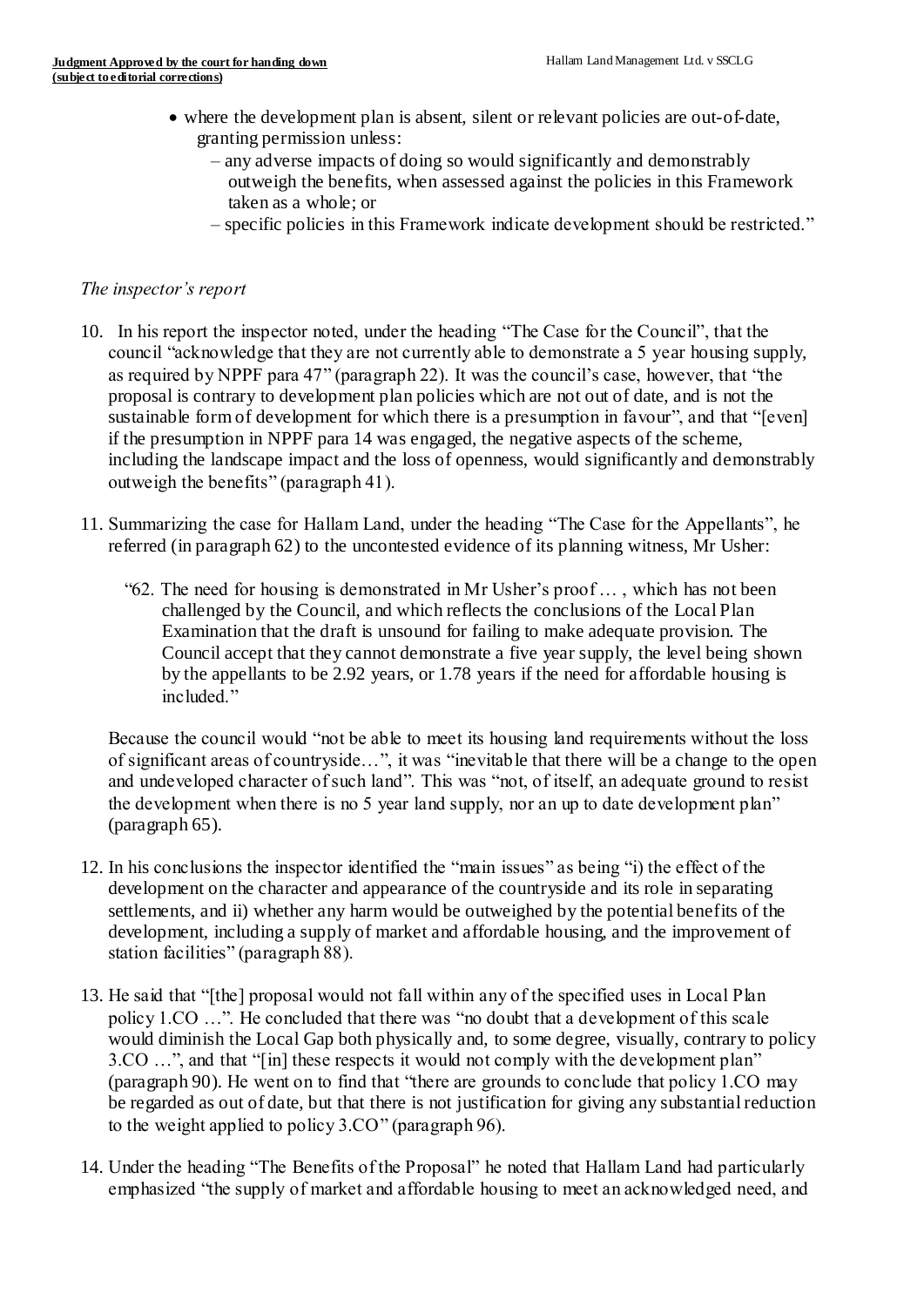the provision of facilities for Hamble Station" (paragraph 107). He continued (in paragraph 108):

 "108. The Council acknowledge that they are not able to demonstrate more than a four and a half years supply of deliverable housing land, and it is the appellants' view that the actual level is significantly less. It is not necessary for this report to carry out a detailed analysis of the housing land supply position, which is better left to the Local Plan examination, where all the evidence is available to the inspector. However, it can be said that there is a material shortfall against the five year supply required by NPPF para 47, and that there is evidence of an existing need for affordable housing. In these circumstances, the provision of up to 225 homes, 35% of which would be affordable, would be a significant advantage arising out of the scheme. It is also the case that the new dwellings would meet sustainable construction and accommodation standards, and be of a mix to satisfy a wide range of housing needs. In these respects, the development would help meet the NPPF objectives of boosting significantly the supply of housing, and delivering a wide choice of high quality homes. …".

He accepted that "[the] choice of accommodation would also be boosted by the provision of 100 care and extra care spaces", and that "such accommodation would be likely to release a supply of existing, under-used homes to meet the general housing demand" (paragraph 109).

- 15. Bringing his conclusions together under the heading "Sustainability and Overall Conclusions", the inspector said (in paragraph 116):
	- "116. When assessed against the criteria in para 7 of the NPPF, the supply of market and affordable housing, along with care facilities, would make a significant contribution to meeting the social role of sustainability, complemented by the provision of public open space, although, in the latter case, at the expense of the loss of the rural character of the public footpath crossing the site. The additional population and employment opportunities would assist the economic life of the area, as would the supply of homes in an area with an acknowledged shortfall. There would be the environmental and community benefits arising out of the station improvements (but having regard to the Council's alternative scheme), any spin-off advantages for traffic and pollution levels, from the off-site highway works, and the environmental and ecological aspects of the landscaping proposals."

He accepted that "[on] balance, this is a reasonably sustainable location in terms of accessibility" (paragraph 117). His final conclusion, however, went against the proposal. He found that "the loss of the gap between the surrounding settlements, involving the physical intrusion into an area of countryside, and contributing to the coalescence of those settlements, and loss of independent identity" would be contrary to policy 3.CO of the local plan and corresponding policies in the NPPF; that "[the] countervailing benefits of the scheme, as well as compliance with other development plan policies … would not outweigh the harm that this loss of separation would cause"; and that "[taken] as a whole, the proposal does not amount to the form of sustainable development for which there is a presumption in favour" (paragraph 118).

## *The decision in the Bubb Lane appeal*

16. The inspector in the Bubb Lane appeal concluded (in paragraph 45 of his decision letter):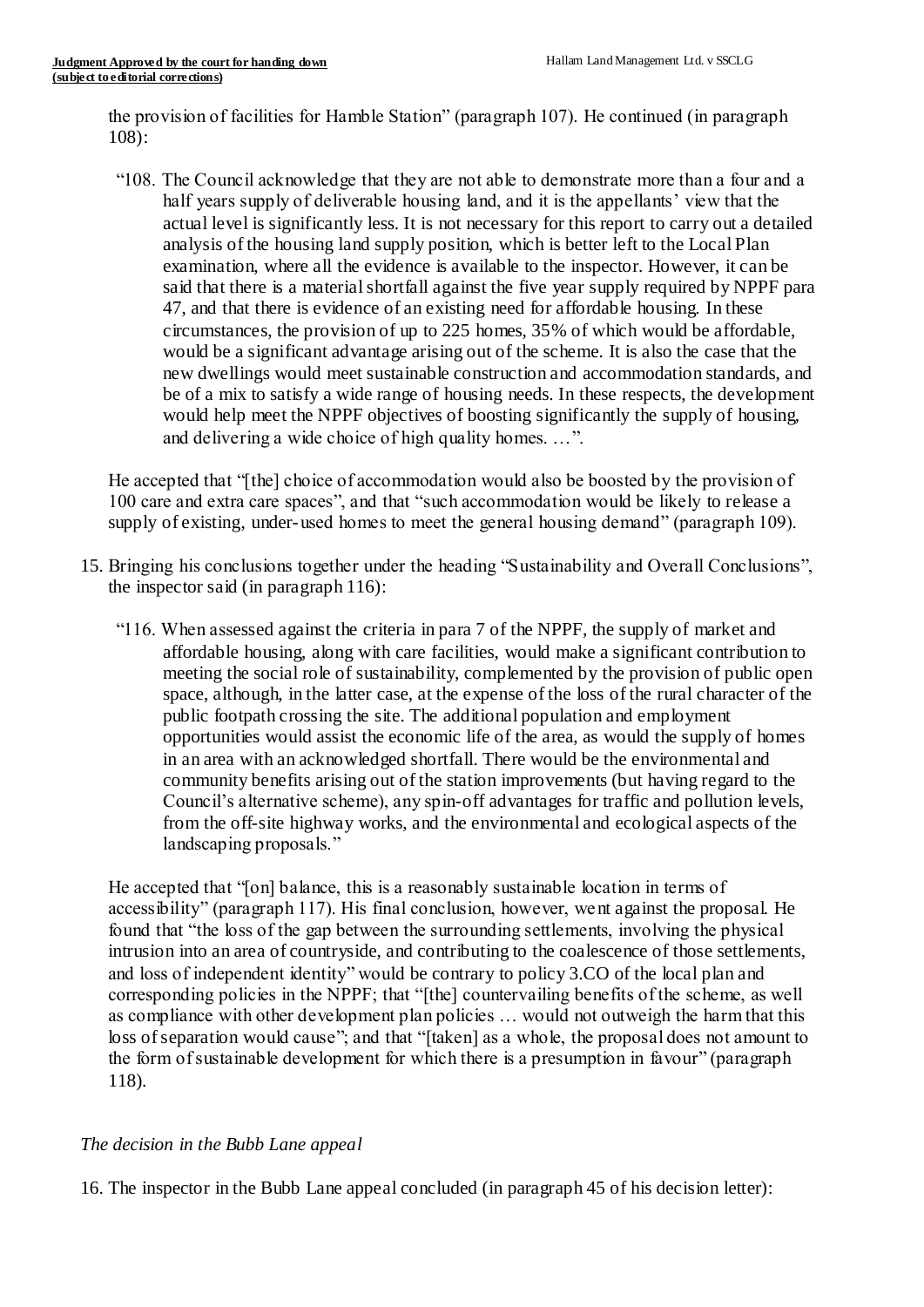"45. The evidence before me does not support EBC's view that it is 'a whisker' away from demonstrating a five year supply of deliverable housing land. Notwithstanding EBC's considerable efforts to improve housing provision, something in the order of a four year supply at the time of this Inquiry indicates that EBC has a considerable way to go to demonstrating a five year supply of deliverable sites. There is no convincing evidence that measures currently taken have been effective in increasing the rate of housing delivery. The scale of the shortfall is a significant material consideration in determining this appeal. The contribution that the appeal scheme would make to the housing supply, and particularly to affordable housing provision in the area in accordance with EBLP Policy 74.H, would be a significant benefit of allowing the appeal."

Under the heading "Planning balance", the inspector concluded that "some weight can be given to the conflict with EBLP Policy 2.CO, arising from the harm that would result from the proposal to the separation of settlements …", but that "this weight is limited because of the significant shortfall in housing supply, and the lack of convincing evidence that EBC's efforts to address this are proving effective" (paragraph 52). He went on to say that, "[given] the current scale of the housing shortfall, the provision of additional market and affordable housing would be a significant benefit of the proposal" (paragraph 55). But he concluded, finally that "[in] my judgement, the adverse impacts of the proposal would significantly and demonstrably outweigh the benefits, when assessed against the policies in the *Framework* taken as a whole" (paragraph 57).

# *The decision in the Botley Road appeal*

- 17. In the decision letter on the Botley Road appeal, the inspector stated these conclusions on "Housing land supply" (in paragraphs 18 and 19 of his decision letter):
	- "18. In conclusion, the final calculation taking a requirement figure of 1,120dpa, or 5,602 dwellings over the 5 year period, there is a 4.25 years' supply of housing land. Even on the Council's most favourable calculations, taking the Council's approach to the buffer and with its suggested contributions from all the disputed sites, the supply would still only be 4.71 years, but the evidence indicates that this is unlikely to be achievable.
		- 19. There is therefore a significant shortfall in the amount of deliverable housing land, amounting to some 833 dwellings. The Leader of the Council gave evidence of the impressive efforts the Council had made to underpin housebuilding confidence following the recession, but this does not seem to have been translated into the provision of enough housing land. Net completions for the two years 2014/15 and 2015/16 amounted to less than one year's requirement. Referring to recent outline approvals, the Council said that it was making progress towards improving housing supply; recent permissions might enable it to exceed the OAN to a degree this year. Even if that happens, it is still well short of the requirement for the year. There is a significant shortfall to be made up, and the evidence that the gap might be closing quickly enough is far from convincing. The Council is not, as it claims, on the cusp of achieving a 5 year supply of deliverable housing land."

Under the heading "Effect on the countryside and the strategic gap", he noted (in paragraph 27) that "planning permission has been granted for a number of sites which have included dwellings in the strategic gaps", and went on to say: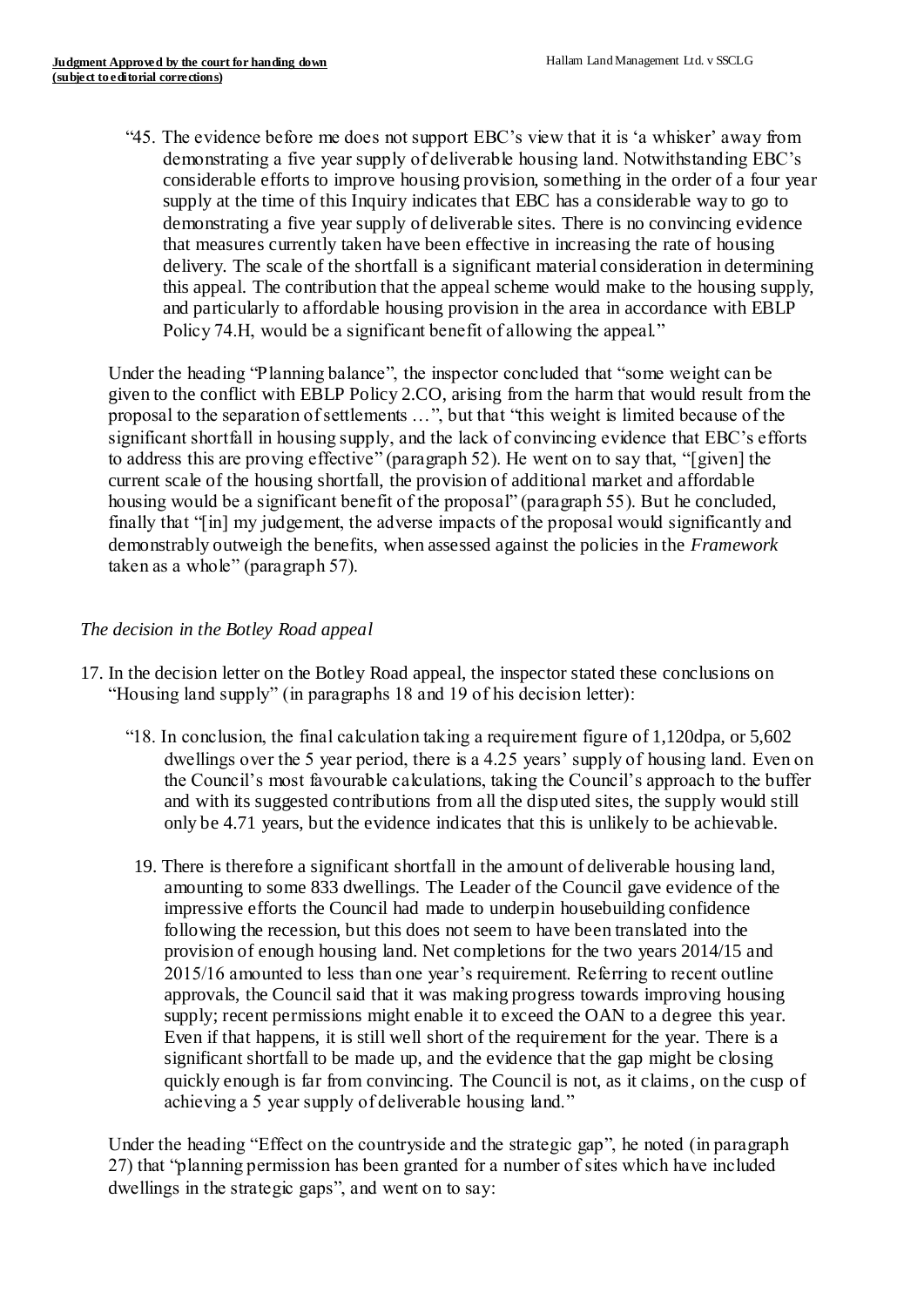"27. … But the Council's argument that present needs can be met substantially within the land outside the gaps is wholly unconvincing; even with the permissions on gap land, there is still no 5 year housing land supply and without them, even on the Council's unduly optimistic housing land supply calculations, there would only be 3.4 years' supply of housing land. On the contrary, the evidence is that the gaps are a factor in limiting the choice of sites available for the provision of housing, and that breaches of the strategic gap policy have proved necessary and will prove necessary to cater to meet current housing needs."

## In his "Conclusion" the inspector said (in paragraph 52):

 "52. There is a significant shortfall in the supply of deliverable housing land for the next 5 years and no convincing evidence that the gap is diminishing to the extent that it will be made up within a reasonable time by identified deliverable sites. There is also severe under-delivery of affordable housing. The scheme would deliver up to 100 dwellings including up to 35% affordable homes and, although it is in the countryside and in a defined strategic gap, would cause little practical harm. In a situation where there is a pressing need for housing and affordable housing, and where both saved Policies 1.CO and 2.CO are out of date, the adverse impacts of the scheme to the landscape, the countryside and the strategic gap, and the other impacts of the scheme discussed above, would be slight and would not significantly and demonstrably outweigh the benefits. Indeed, even if saved Policy 2.CO were not accepted as being a policy relevant to the supply of housing, and not out-of-date, the considerable benefits of the scheme, weighed against the limited harm, would indicate a decision other than in accordance with that policy."

#### *The post-inquiry representations*

- 18. The further representations made by Hallam Land and by the council after the inquiry largely concerned the status of policies 1.CO and 3.CO of the local plan for the purposes of NPPF policy, in the light of this court's decision in *Suffolk Coastal District Council v Hopkins Homes Ltd.* [2016] EWCA Civ 168, which was handed down on 17 March 2016, and the weight to be given to those policies in the absence of a five-year supply of housing land.
- 19. In its further representations dated 15 April 2016, in response to the Secretary of State's letter of the same date, the council asserted that it was now "able to demonstrate a 4.93 year supply" of housing land (paragraph 2.7.2(1)), and that "the action which has been taken to address the shortfall has been both considerable and effective" (paragraph 2.7.2(2)). In further representations dated 5 May 2016, Hallam Land rejected the council's suggestion that it now had a housing land supply of 4.93 years (paragraph 5). On 11 May 2016 the council submitted additional representations, referring to the planning permissions it had granted for housing development since the inquiry (paragraph 2.8 and Appendix 5), and contending that Hallam Land had failed to recognize "the wide range of measures being taken by the Council to boost housing supply" (paragraph 2.9). Hallam Land responded to those representations with further representations of its own, dated 24 May 2016, and took issue again with the council's argument that there was now a housing land supply of 4.93 years. That figure was "not based upon an up to date SHMA", was "not tested", and was "not reflective of unmet need in adjacent areas" (paragraph 8). Its case, it said, "had always been that there remains a substantial shortfall" and it "[continued] to rely upon its evidence and submissions as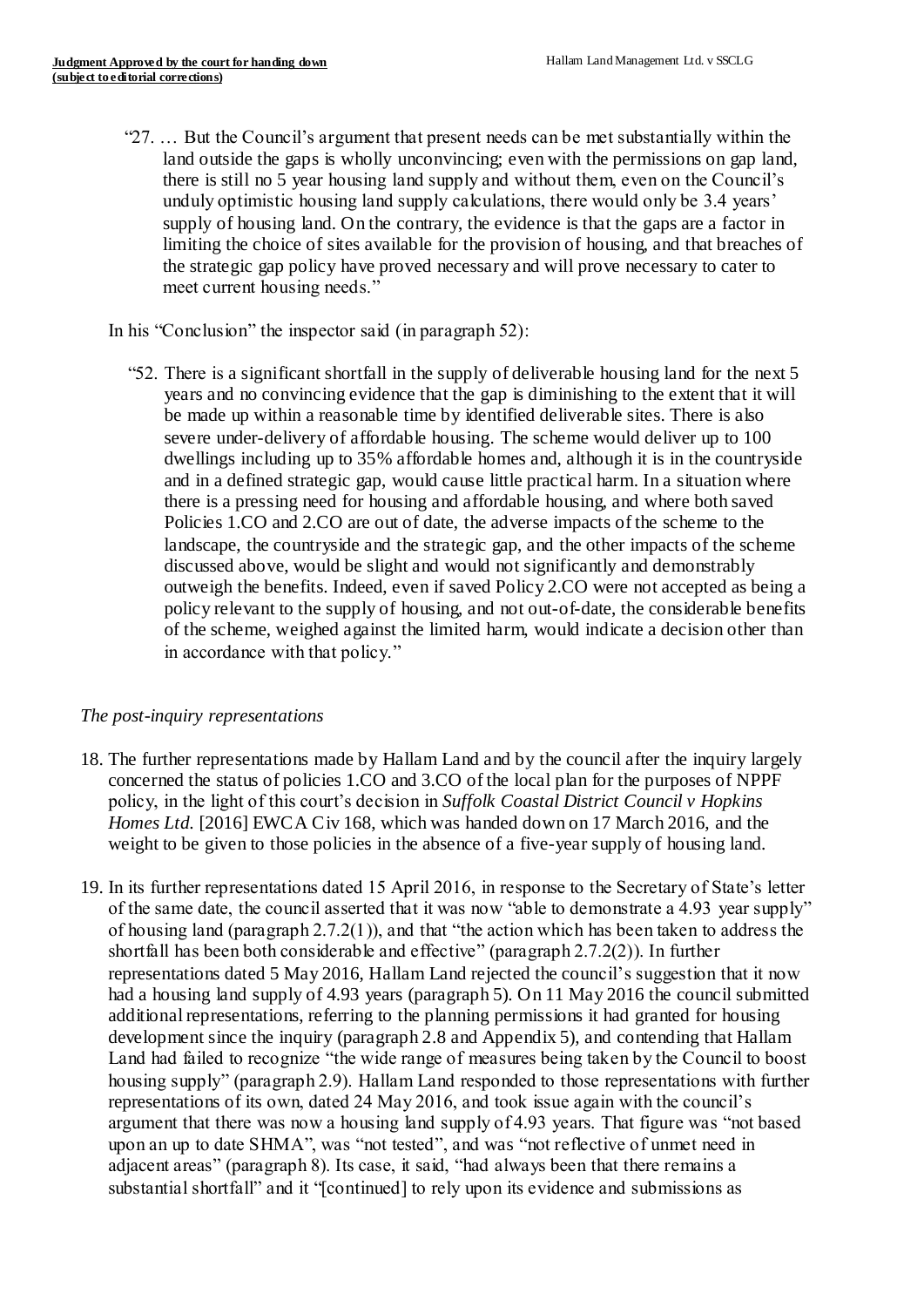submitted to the inquiry" (paragraph 10). The council was "still unable to demonstrate a 5YHLS, even against its own target (which is not accepted to be correct)". Also on 24 May 2016, the council sent the inspector's decision letter in the Bubb Lane appeal to the Secretary of State, drawing his attention to it as a relevant decision.

- 20. On 17 June 2016 the council made yet further representations, "in order that the decision can be taken upon the best and most up-to-date information …" (paragraph 1.1). It now resiled from its previous concession that policy 3.CO was a policy "for the supply of housing", and, in the absence of a five-year supply of housing land, "out of date" (paragraphs 2.4 and 3.1 to 3.5). It said it would shortly provide "an updated position in respect of its housing land supply reflecting further (recent) changes of circumstance, including its agreement for the purposes of another inquiry [in the Botley Road appeal] (and in the light of the conclusions of the Bubb Lane Inspector) that the full objectively assessed needs for Eastleigh should be taken to be 630 dwellings per annum" (paragraph 4.1). The council provided its promised "Update on Housing Land Supply" on 23 June 2016. This referred to the conclusion of the inspector in the Bubb Lane appeal that "the OAN for Eastleigh was 630dpa", which had now been reflected in the statement of common ground for the imminent inquiry into the Botley Road appeal (paragraphs 2.1 and 2.2). The council's evidence for that inquiry explained that "on its preferred approach [it] is able to demonstrate a 4.86 year supply" (paragraph 2.3). Its position therefore remained that although it could not demonstrate a five-year supply of deliverable housing sites, it was "very close to being able to do so" (paragraph 2.4).
- 21. In representations dated 19 July 2016, in response to the Secretary of State's letter o f 29 June 2016, Hallam Land attacked the council's "volte face" on the status of policy 3.CO (paragraphs 4 to 12). It also made clear that it did not accept the council's "latest attempt to revise its case on the extent of its 5YHLS …", and that it maintained the position it had taken in the representations it had submitted in May 2016 (paragraph 13).
- 22. In a letter dated 13 October 2016 to Mr Barber, the Secretary of State's decision officer, Barton Willmore, on behalf of Hallam Land, asked him to draw to the Secretary of State's attention the inspector's decision in the Botley Road appeal, "in order that he is fully appraised of the recent approach of one of his senior Planning Inspectors … in relation to a series of identical issues which he will now be considering when making a decision …" in this case. Barton Willmore pointed out that the inspector had rejected "the proposition that [the council] can meet its housing land requirements without impinging upon land which is designated as gap", and had concluded that policy 2.CO "is a relevant policy for the supply of housing". They argued that an "identical conclusion" must follow for policy 3.CO in this case. They referred to "the principle often expounded by the Courts that it is desirable that there be consistency in planning decision-making". It was therefore "highly important", they said, that the Botley Road decision, "relating to a virtually identical issue", was "formally before the Secretary of State" in this appeal. They also emphasized the fact that the inspector's decision letter dealt directly with the issue of housing land supply, "exposing a significant shortfall in deliverable housing land, amounting to some 833 dwellings". They quoted paragraph 27 of the decision letter in full, and also the inspector's conclusion in paragraph 52 that "there is a significant shortfall in the supply of deliverable housing land for the next 5 years and no convincing evidence that the gap is diminishing to the extent that it will be made up within a reasonable time by identified deliverable sites".
- 23. The council did not respond to those representations, but in an e-mail to the Secretary of State dated 3 November 2016, drew his attention to the inspector's decision in an appeal relating to proposed housing development on a site at Hamble Lane – the Botley Road appeal – and, in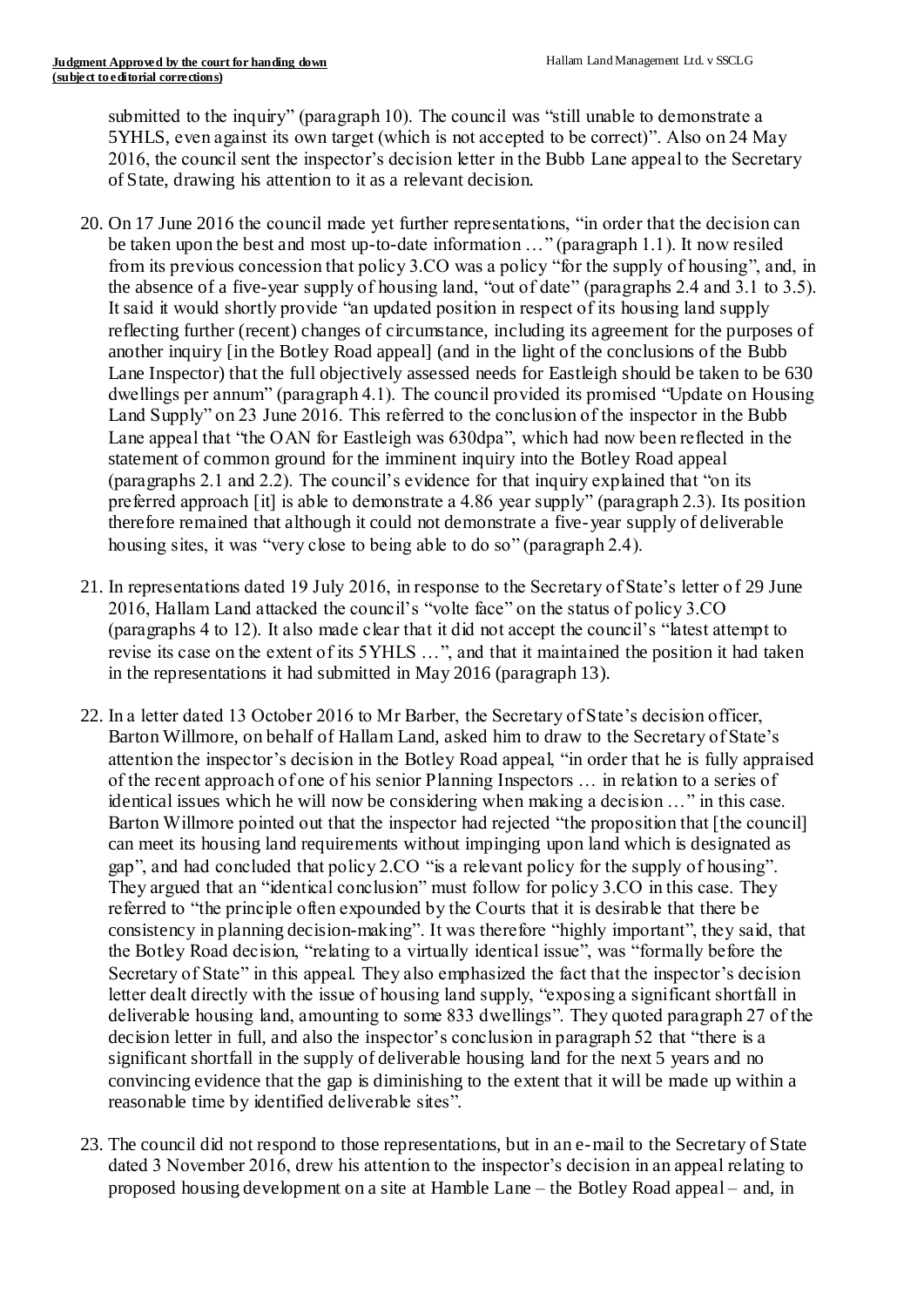particular, what he had said about policy 2.CO, "which also applies to Saved Policy 3.CO". But it said it did not intend to provide further submissions on this point, and was drawing the inspector's decision to the attention of the Secretary of State "in the interests of full disclosure".

#### *The Secretary of State's decision letter*

- 24. In his decision letter the Secretary of State said that he agreed with the inspector's conclusions, "except where stated", and his recommendation (paragraph 3).
- 25. He referred to the representations he had received after the inquiry, including those made in response to his letters of 15 April 2016 and 29 June 2016, in the light of the judgment of this court in *Hopkins Homes Ltd.*. He confirmed that those representations had been circulated to the parties (paragraphs 5 and 6). He then referred (in paragraph 7) to the further representations he had received in October and November 2016:
	- "7. The Secretary of State has also received representations from Barton Willmore dated 13 October 2016, and from Eastleigh Borough Council dated 3 November to which he has given careful consideration. The Secretary of State has also received other representations, set out at Annex A, to which he has given careful consideration. He is satisfied that the issues raised do not affect his decision, and no other new issues were raised to warrant further investigation or necessitate additional referrals back to the parties."

He said that, "[in] reaching his decision", he had "taken account of all the representations and responses referred to in paragraphs 5-7" (paragraph 8).

- 26. When he came to "The Policy Context" he concluded that policies 1.CO and 3.CO of the local plan were both "out-of-date" (paragraphs 14 to 16). But he went on to qualify this conclusion (in paragraph 17):
	- "17. The Secretary of State has considered carefully the Inspector's analysis at IR93-100 on the matter of whether Policy 3.CO would be out of date through no longer meeting the development needs of the Borough, and whether there is justification for reducing the weight applied to that policy. The Secretary of State acknowledges that its weight should be reduced because he has found it to be out-of-date, but taking into account its consistency with the Framework, its role in protecting the Local Gap and the limited shortfall in housing land supply, he concludes that he should still afford significant weight to Policy 3.CO."
- 27. As for "The Benefits of the Proposal", he said this (in paragraph 19):
	- "19. The Secretary of State notes the Inspector's comment (IR108) that at the time of inquiry the Council were not able to demonstrate more than a four and a half years supply of deliverable housing land, and that there is evidence of an existing need for affordable housing. Whilst the Secretary of State notes that the Council are now of the view that they are able to demonstrate a 4.86 year supply, he agrees with the Inspector that the provision of up to 225 homes, 35% of which would be affordable, would be a significant advantage arising out of the scheme, and it would help meet the objectives of the Framework by boosting significantly the supply of housing and delivering a wide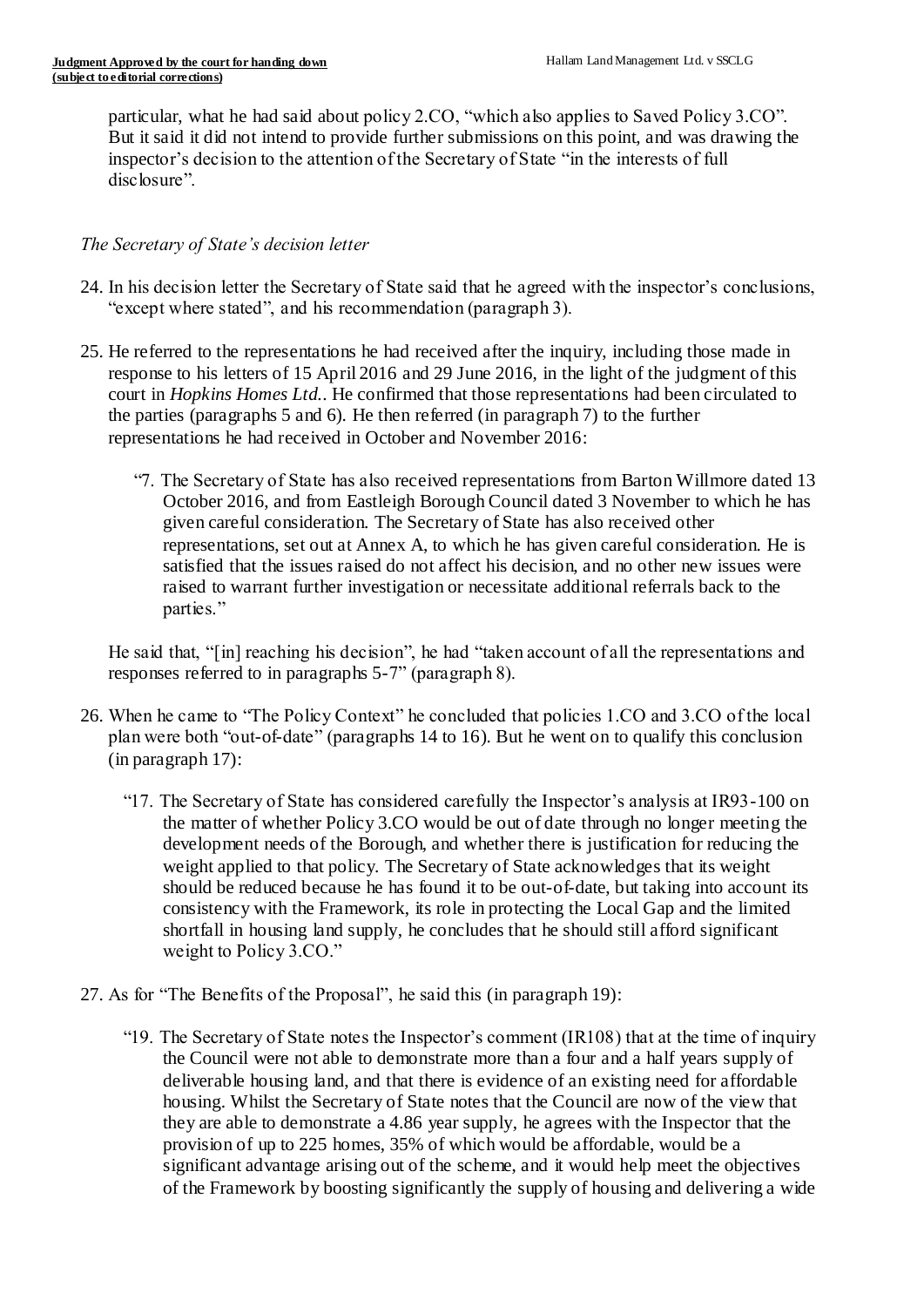choice of high quality homes. The Secretary of State notes too that the choice of accommodation would also be boosted by the provision of 100 care and extra care spaces (IR109)."

- 28. On the proposal's "Sustainability" he said (in paragraph 25):
	- "25. In terms of sustainability, the Secretary of State agrees with the Inspector's conclusion (IR116) that, when assessed against the policies in the … Framework taken as a whole, the supply of market and affordable housing, along with care facilities, would make a significant contribution to meeting the social role of sustainability, complemented by the provision of public open space (although he acknowledges that the latter is at the expense of the loss of the rural character of the public footpath crossing the site). Furthermore, he agrees that the additional population and employment opportunities would assist the economic life of the area, as would the supply of homes in an area with an acknowledged shortfall. In addition, he recognises, like the Inspector, the environmental and community benefits arising out of the station improvements identified at paragraphs 20-21 above. For the reasons given by the Inspector at IR117, the Secretary of State concludes that, on balance, this is a reasonably sustainable location in terms of accessibility."
- 29. Under the heading "Planning balance and overall conclusion" the Secretary of State said (in paragraphs 29 to 36):
	- "29. For the reasons given above, the Secretary of State concludes that the proposal is not in accordance with the development plan policies 1.CO and 3.CO and is not in accordance with the development plan as a whole. He has gone on to consider whether material considerations indicate that the proposal should be determined other than in accordance with the development plan.
	- 30. The Secretary of State notes that in their letter of 23 June 2016, the Council updated their position on the supply of deliverable housing land, now claiming to be able to demonstrate a 4.86 year supply. In the absence of a 5-year housing land supply, and having concluded that policies 1.CO and 3.CO are relevant policies for the supply of housing, the presumption in favour of sustainable development is engaged, meaning that permission should be granted unless any adverse impacts of doing so significantly and demonstrably outweigh the benefits.
	- 31. He considers that the provision of market and affordable housing in an area with an acknowledged shortfall, along with care facilities in this case carries substantial weight in favour of the development. The additional population and employment opportunities would assist the economic life of the area, as would the supply of homes in an area with an acknowledged shortfall, to which he gives moderate weight. The environmental and community benefits arising out of the station improvements carry moderate weight in favour of the proposal.
	- 32. Set against the identified positive aspects is the environmental and social damage which would arise out of the loss of the gap between the surrounding settlements, involving the physical intrusion into an area of countryside, and contributing to the coalescence of those settlements, and loss of independent identity. The Secretary of State considers that this would be contrary to those policies of the Framework which apply the principle of recognising the different roles and character of different areas, and this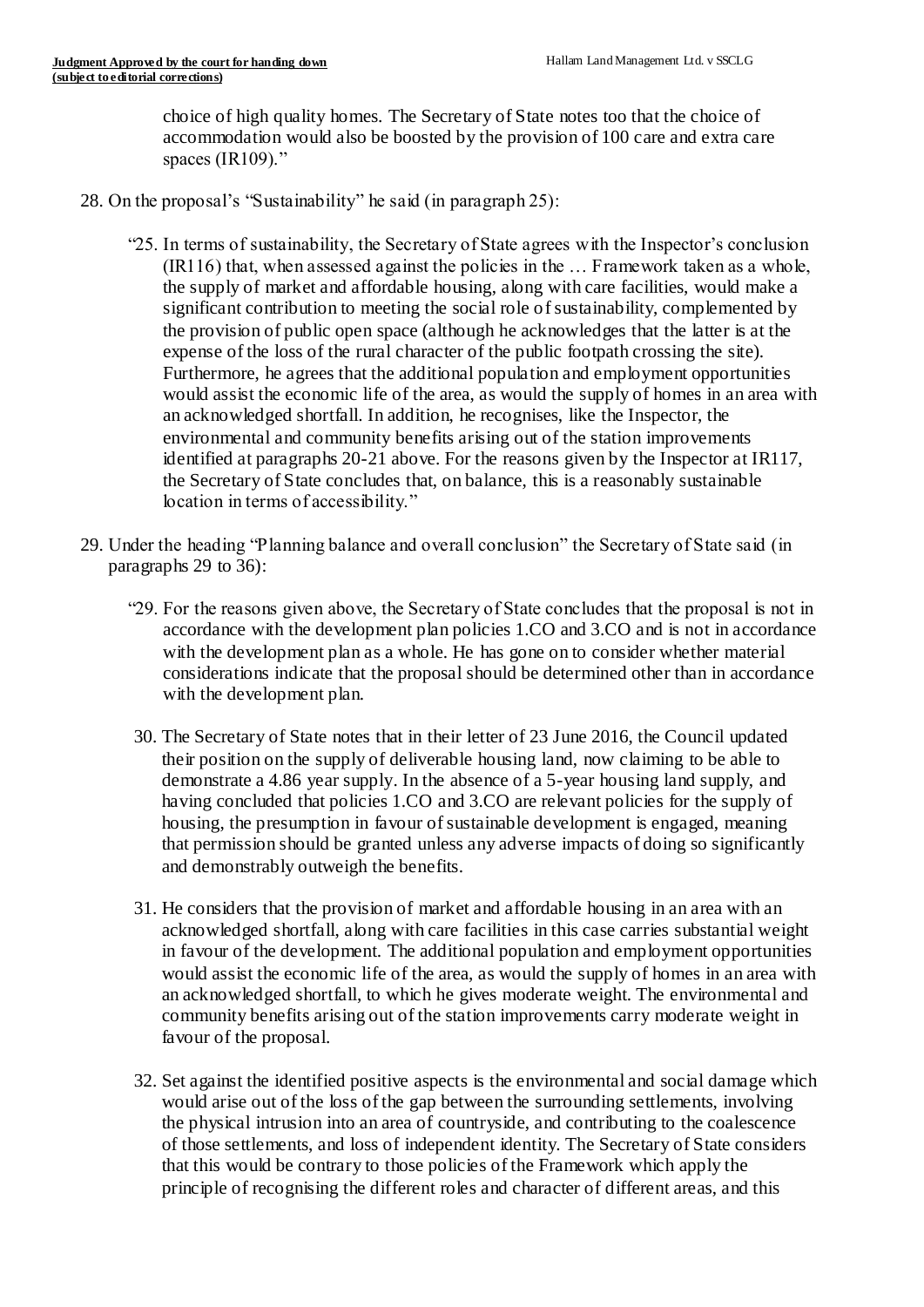carries significant weight against the proposal. He further considers that the loss of "best and most versatile" agricultural land carries moderate weight against the proposal.

- 33. The Secretary of State also considers that the appeal site performs a function which is specific to its location and which would be permanently undermined by the development.
- 34. The Secretary of State considers overall that the adverse impacts of the proposal would significantly and demonstrably outweigh its benefits.
- 35. The Secretary of State has taken into account the wide range of judgments and appeal decisions referred to in the inquiry and the post-inquiry representations but, having considered all the matters raised, he concludes that none is of such weight as to alter the balance of his conclusions.
- 36. Overall he concludes that there are no material considerations which indicate that he should determine the case other than in accordance with the development plan. The Secretary of State therefore concludes that your client's appeal should be dismissed."

He therefore agreed with the inspector's recommendation and dismissed the appeal (paragraph 37).

## *The Boorley Green appeal decision*

- 30. In a decision letter dated 30 November 2016, about three weeks after he had issued his decision on Hallam Land's appeal, the Secretary of State allowed the Boorley Green appeal. The inquiry into that appeal had taken place in May 2016. The inspector's report, though dated 25 August 2016, was released only with the Secretary of State's decision letter, in the normal way. Like the site in Hallam Land's appeal, the Boorley Green site is in the "countryside", protected by policy 1.CO of the local plan, and also within an area protected under policy 3.CO, the Botley-Boorley Green Local Gap.
- 31. The inspector in the Boorley Green appeal concluded that the supply of housing land in the council's area was "very close to 4 years", observing that this was consistent with the conclusion reached on this question by the inspector in the Bubb Lane appeal – that there was "something in the order of a four year supply" (paragraph 12.16 of the Boorley Green inspector's report). He found that "the HLS is around 4 years". He said that, at this level, it "falls well short of that required and has done for many years …" (paragraph 12.45). He concluded that "the benefits of housing and AH, particularly where the supply is significantly below 5 years and the history of delivery is poor, warrant considerable weight …" (paragraph 12.47). He described the shortfalls in land for housing and affordable housing as "substantial" (paragraph 12.55).
- 32. In his decision letter, under the heading "Housing supply", the Secretary of State said (in paragraph 17):
	- "17. The Secretary of State has given very careful consideration to the Inspector's analysis of the 5 year housing land supply position at IR12.10-12.20. He notes that it is common ground that the Council cannot demonstrate the 5 year housing land supply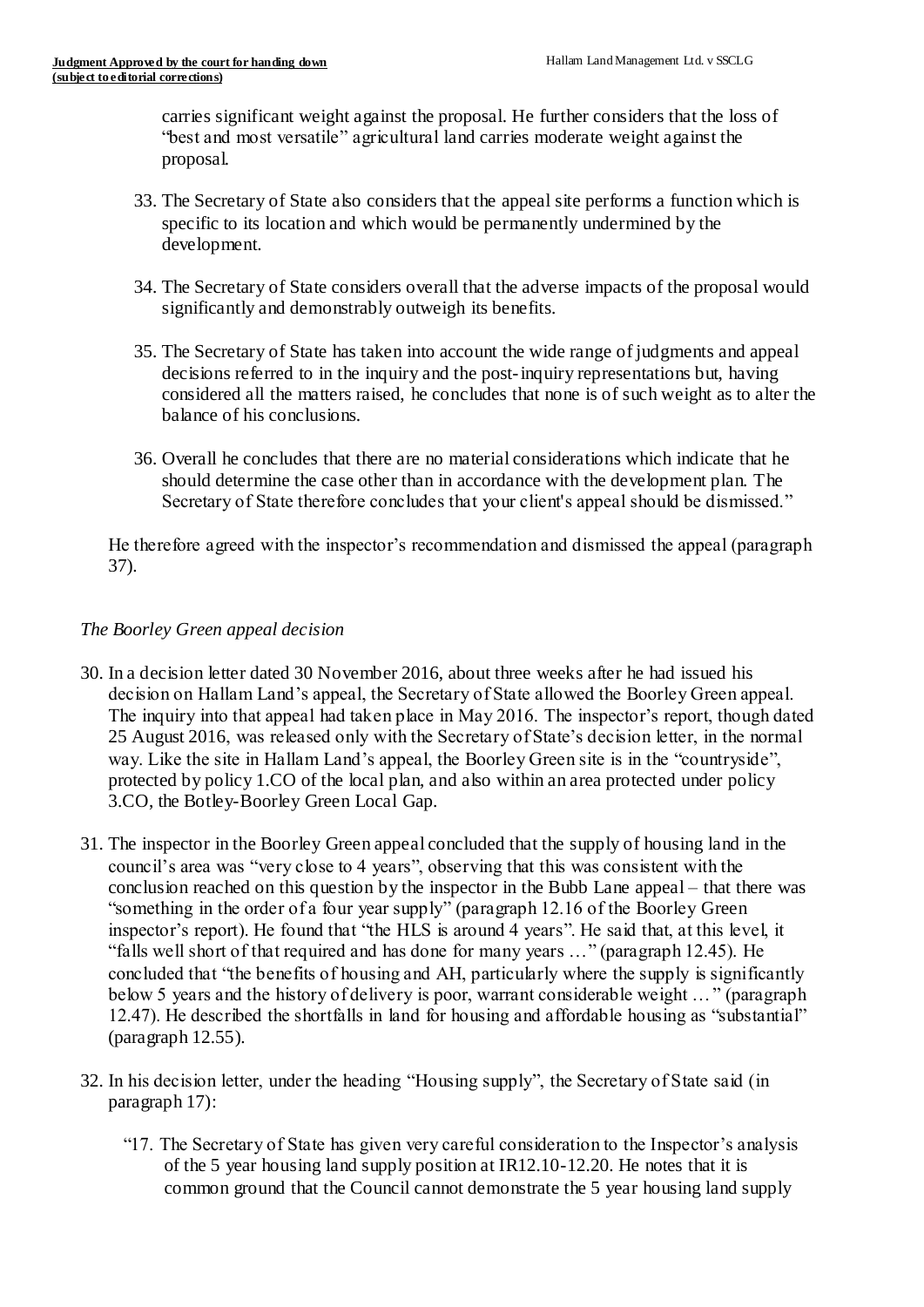expected at paragraph 47 of the Framework (IR12.10); and agrees with the Inspector's conclusions at IR12.21 that, on the basis of the information presented at the Inquiry and assuming that this decision is issued within the statutory timetable set, the housing land supply should be regarded as standing at around 4 years. The Secretary of State also agrees with the Inspector's conclusion at IR12.22 that considerable weight should be attributed to the benefits to which the scheme would bring through delivering affordable housing."

33. Under the heading "Planning balance and overall conclusion", the Secretary of State concluded that "[the] proposal would make a significant contribution in terms of helping to make up the deficit against the 5 year housing land supply and the need for affordable housing" (paragraph 24). Agreeing with the inspector's recommendation, he allowed the appeal.

## *Did the Secretary of State establish the extent of the shortfall against the five-year supply of housing land with sufficient precision, and were his reasons adequate?*

- 34. Before Supperstone J., and again before us, Mr Thomas Hill Q.C., for Hallam Land, argued that, in any case where there is a dispute as to the five-year supply of housing land, the Secretary of State, or his inspector, is obliged to establish the level of supply and the extent of any shortfall. This, Mr Hill submitted, was because the local planning authority's failure to demonstrate a five-year supply of housing land will bring into play the balancing exercise provided for in paragraph 14 of the NPPF, and the extent of the shortfall, if there is one, will influence the weight given by the decision-maker to the benefits of the proposed development, and to its conflict with the relevant restrictive policies of the development plan. He sought to strengthen this submission with observations made by judges at first instance – in particular, *Phides Estates (Overseas) Ltd. v Secretary of State for Communities and Local Government* [2015] EWHC 827 (Admin) (at paragraph 60), *Shropshire Council v Secretary of State for Communities and Local Government* [2016] EWHC 2733 (Admin) (at paragraph 28), and *Jelson Ltd. v Secretary of State for Communities and Local Government* [2016] EWHC 2979 (Admin) (at paragraph 13).
- 35. In this case, Mr Hill submitted, the Secretary of State had failed to make the planning judgments he needed to make. He noted, in paragraph 19 of his decision letter, that the council was "now of the view that [it was] able to demonstrate a 4.86 year supply". But he did not say whether he accepted that this figure was accurate. Nor did he deal with the material before him, including the decision letters in the Bubb Lane and Botley Road appeals, showing that the council was now able to demonstrate only a supply of 4.25 years or even less than that. This could not sensibly be described as a "limited shortfall" – the expression the Secretary of State used in paragraph 17. In fact, Mr Hill submitted, the Secretary of State had failed to reach any conclusion on this question. His decision was vitiated by that failure.
- 36. Supperstone J. rejected those submissions. He did not accept that one can find in the authorities relied upon by Mr Hill the principle that the decision-maker is required "to determine a workable [five-year housing land supply] or range" in every case. He accepted the argument of Mr Zack Simons, for the Secretary of State, and Mr Paul Stinchcombe Q.C., for the council, that in a case such as this, where there was "inadequate housing supply on either [side's] figures", the Secretary of State was "not required to fix a figure for the extent of that inadequacy" (paragraph 22). He went on to say that "[in] making judgments on the issues of housing requirements and housing supply the decision maker was not required to fix a figure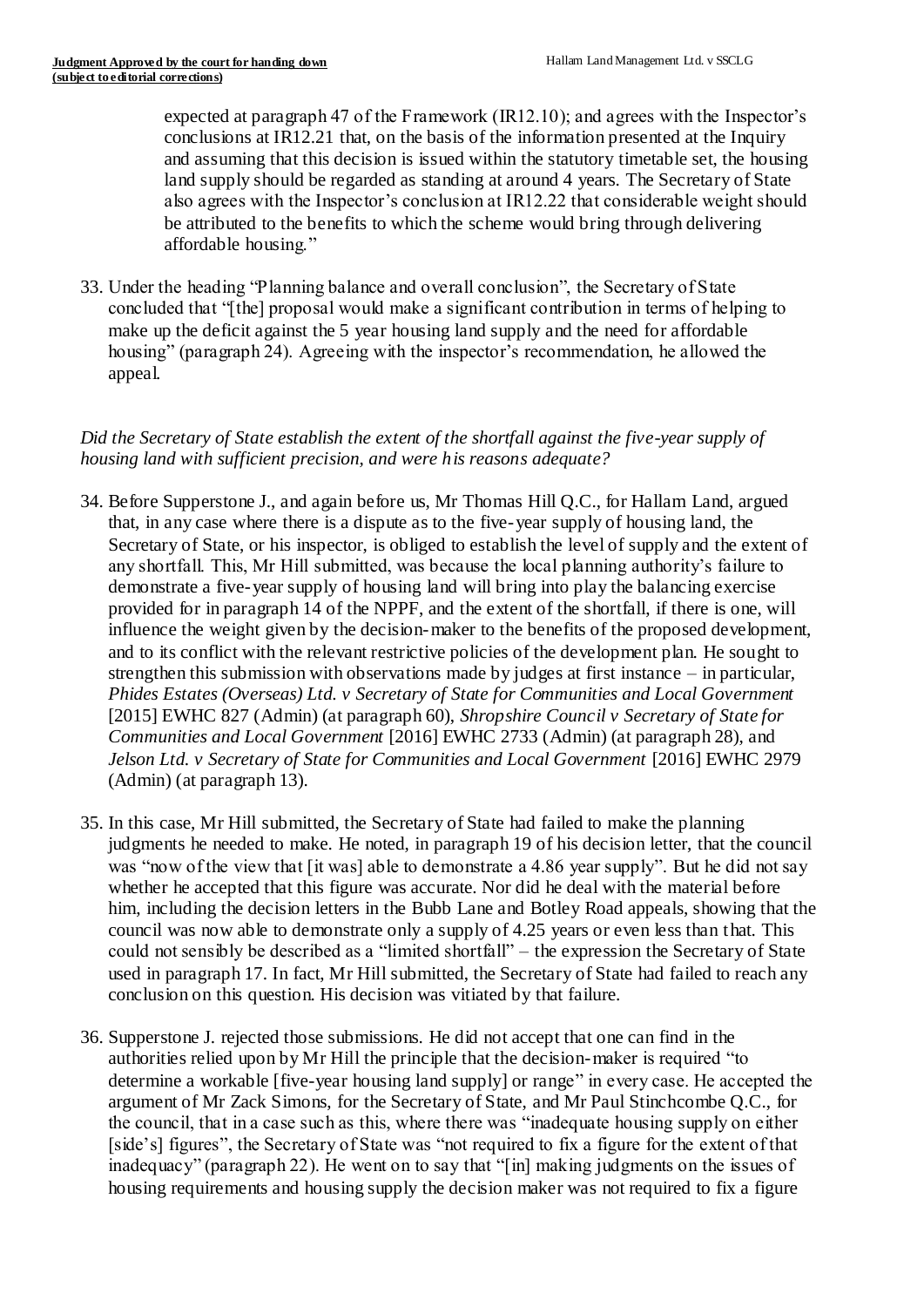for the precise extent of the Council's housing shortfall". In his view the "key question" was "whether the housing supply is above or below five years". This was what Lord Carnwath had called the "important question" in paragraph 59 of his judgment in *Hopkins Homes Ltd. v Secretary of State for Communities and Local Government* [2017] 1 W.L.R. 1865 (paragraph 23). The tenor of relevant decisions at first instance was to the same effect – for example, the observation of Gilbart J. in *South Oxfordshire District Council v Secretary of State for Communities and Local Government* [2016] EWHC 1173 (Admin), at paragraph 102, that it is "not necessary to conduct a full analysis of requirements and supply in every case", and "[whether] one has to do so depends on the circumstances".

- 37. On the basis of the inspector's conclusion in paragraph 108 of his report, having regard to "the updated material before him from the Bubb Lane [decision letter] and the Botley Road [decision letter]", and Hallam Land having provided "no further evidence" on housing land supply since the inquiry, the Secretary of State was, said Supperstone J., "entitled to note the agreed shortfall, describe it as "limited" (DL17), and agree with his Inspector that the scheme's contribution to the Council's housing shortage would be "significant" (DL19)". Nothing more was required (paragraph 29).
- 38. In his submissions to us, Mr Hill argued that the authorities on which Supperstone J. had based his conclusions did not deny the need for a decision-maker to establish the extent of a shortfall against the five-year supply of housing land when conducting the balancing exercise under paragraph 14 of the NPPF. Relevant parts of the judgment of the Court of Appeal in *Hopkins Homes Ltd.* – particularly paragraph 47 – which were effectively endorsed by Lord Carnwath in the Supreme Court, indicate that there is such a requirement. Detailed analysis may not always be necessary. A range or an approximate figure may be enough. But, submitted Mr Hill, the judge's view that the crucial question is simply whether the supply of housing land exceeds or falls below five years was unduly simplistic. In this case there were several factors that made it imperative for the Secretary of State to define the shortfall: in particular, the size of the development – more than 150 dwellings – which had led to the appeal being recovered by the Secretary of State; the significance of the shortfall for the weighting of policies in the development plan that went against the proposal, which could be decisive, especially policy 3.CO of the local plan; and the fact that there were other relevant and recent appeal decisions in which the scale of the shortfall had been considered, and on which the parties had made representations. In the circumstances, Mr Hill submitted, it was not enough for the Secretary of State merely to describe the shortfall as "limited", without resolving what it actually was by the time he made his decision.
- 39. Mr Hill also submitted that, in any event, the Secretary of State had failed to explain how and why he had reached a markedly different conclusion on housing land supply from the conclusions recently reached by the inspectors in the Bubb Lane and Botley Road appeals – in spite of the further representations he had received from Hallam Land in the light of them. Those two decisions were clearly relevant in this case. Yet the Secretary of State did not even refer to them in his decision letter. He said he had given "careful consideration" to the representations made after the inquiry, but in this important respect it is not clear that he had in fact done so. In both cases the decision-maker had identified a considerable shortfall against the required five-year supply materially greater than the council had conceded here. In the Bubb Lane appeal the inspector had found "something in the order of a four year supply" (paragraph 45) and had described the shortfall as "significant" (paragraph 52). In the Botley Road appeal the supply was found to be 4.25 years. And the inspector there had also described the shortfall – which amounted to "some 833 dwellings" – as "significant" (paragraphs 18, 19 and 52).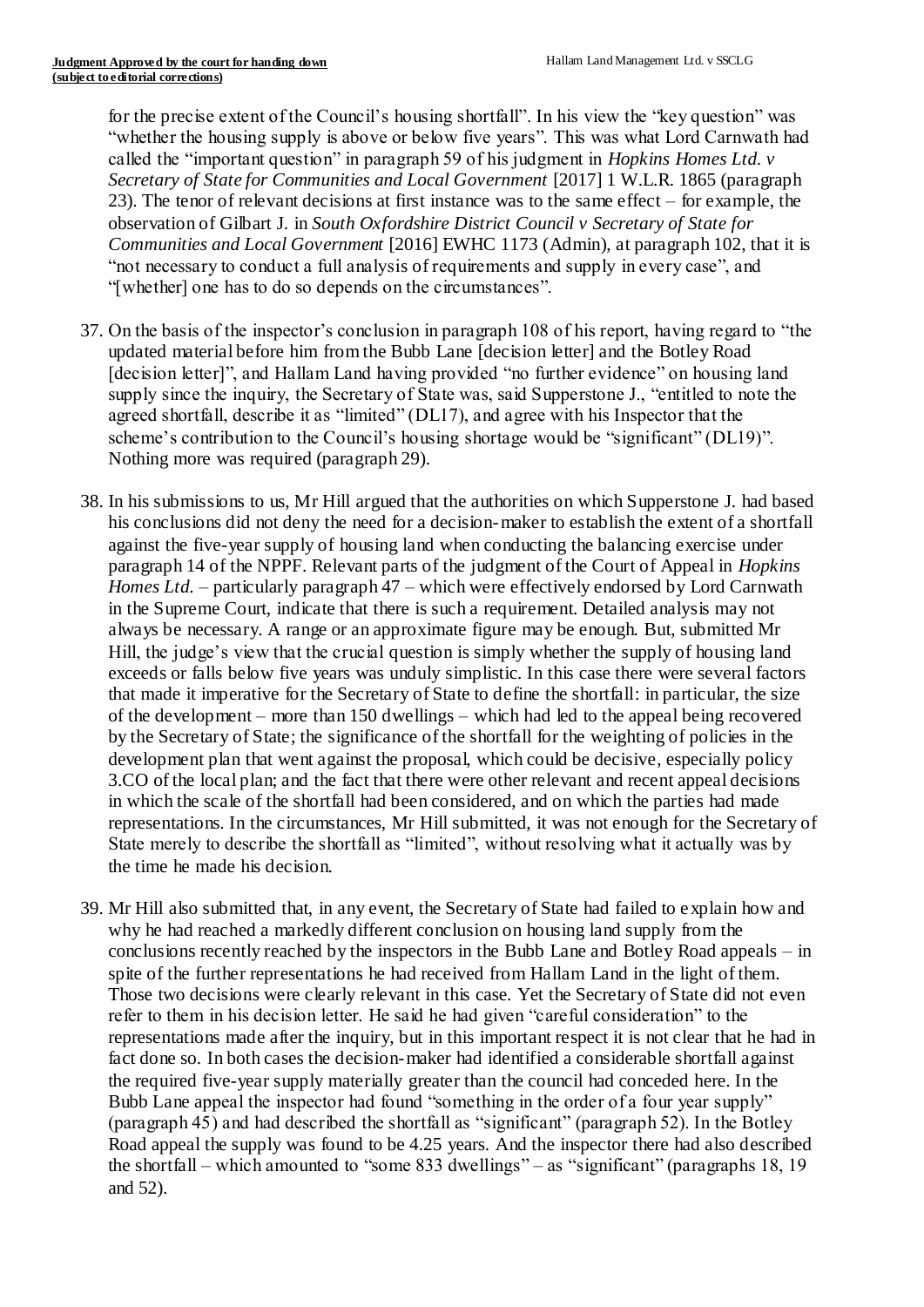- 40. Those conclusions, and those descriptions of the shortfall, Mr Hill submitted, simply cannot be reconciled with the figure of 4.86 years' supply put forward by the council in its "Update on Housing Land Supply" of 23 June 2016. An explanation of some kind was clearly called for in the Secretary of State's decision letter. None was provided. Even if he did not have to resolve the precise level of the shortfall, the Secretary of State had fallen short of his duty to provide intelligible and adequate reasons for his conclusion on an issue crucial to the outcome of the appeal (see the speech of Lord Brown of Eaton-under-Heywood in *South Bucks District Council v Porter (No.2)* [2004] 1 W.L.R. 1953, at paragraph 36). In the circumstances it was not enough for him simply to refer to the shortfall as "limited", without more.
- 41. Mr Simons and Mr Stinchcombe supported the judge's analysis. They submitted that it is not always, or generally, a decision-maker's task to determine the precise level of housing land supply. The critical question will always be whether or not a five-year supply of housing land has been demonstrated. Under NPPF policy, the degree of detail required in ascertaining housing need and supply is left largely to the decision-maker's planning judgment in the circumstances of the case before him – as Gilbart J. emphasized in *Dartford Borough Council v Secretary of State for Communities and Local Government* [2016] EWHC 649 (Admin) (at paragraphs 43 to 45), and in *South Oxfordshire District Council* (at paragraph 102). Mr Stinchcombe pointed to the recent decision of this court in *Jelson Ltd. v Secretary of State for Communities and Local Government* [2018] EWCA Civ 24 as lending support to this submission (see, in particular, paragraph 25). Mr Simons recalled Sir David Keene's warning in *City and District Council of St Albans v Hunston Properties Ltd.* [2013] EWCA Civ 1610 (at paragraph 26) about section 78 appeals descending into the kind of exercise appropriate only for the process of plan preparation.
- 42. In this case, Mr Simons and Mr Stinchcombe submitted, by the time the Secretary of State came to make his decision in November 2016, the evidence given by Hallam Land at the inquiry in June 2015 in contending for a housing land supply of between 1.78 and 2.92 years was stale. The Secretary of State did not have to go beyond his conclusions that the shortfall was now "limited", and that the provision of market and affordable housing in an area with an "acknowledged" shortfall merited "substantial weight". These conclusions were, in themselves, fully justified. The existence of a shortfall in housing land supply was not a "principal controversial issue" in this appeal, even if it was in the Bubb Lane and Botley Road appeals. The parties had drawn the Secretary of State's attention to the inspectors' decisions in those appeals. But that did not make it necessary for him to deal with those decisions in the reasons he gave for concluding as he did on the evidence in this case. The reasons he gave were sufficient to explain the decision he made.
- 43. Mr Hill's argument was persuasively presented, but I accept it only in part.
- 44. The Secretary of State's decision here was taken in the light of the judgment of this court in *Hopkins Homes Ltd.*, but before the Supreme Court had dismissed the subsequent appeals – though on the basis of a narrower reading of the policy in paragraph 49 of the NPPF. As this case shows, however, nothing turns on the difference between the so-called "wider" interpretation of paragraph 49, in which the phrase "policies for the supply of housing" embraces local plan policies that create and constrain the supply, and the "narrow" interpretation, which excludes policies that operate to constrain the supply but does not prevent the decision-maker from giving such policies reduced weight under the policy in paragraph 14 of the NPPF when five years' supply is not demonstrated. Either way, the consequences will, in the end, be the same. The weight given to a policy ultimately depends not on its status but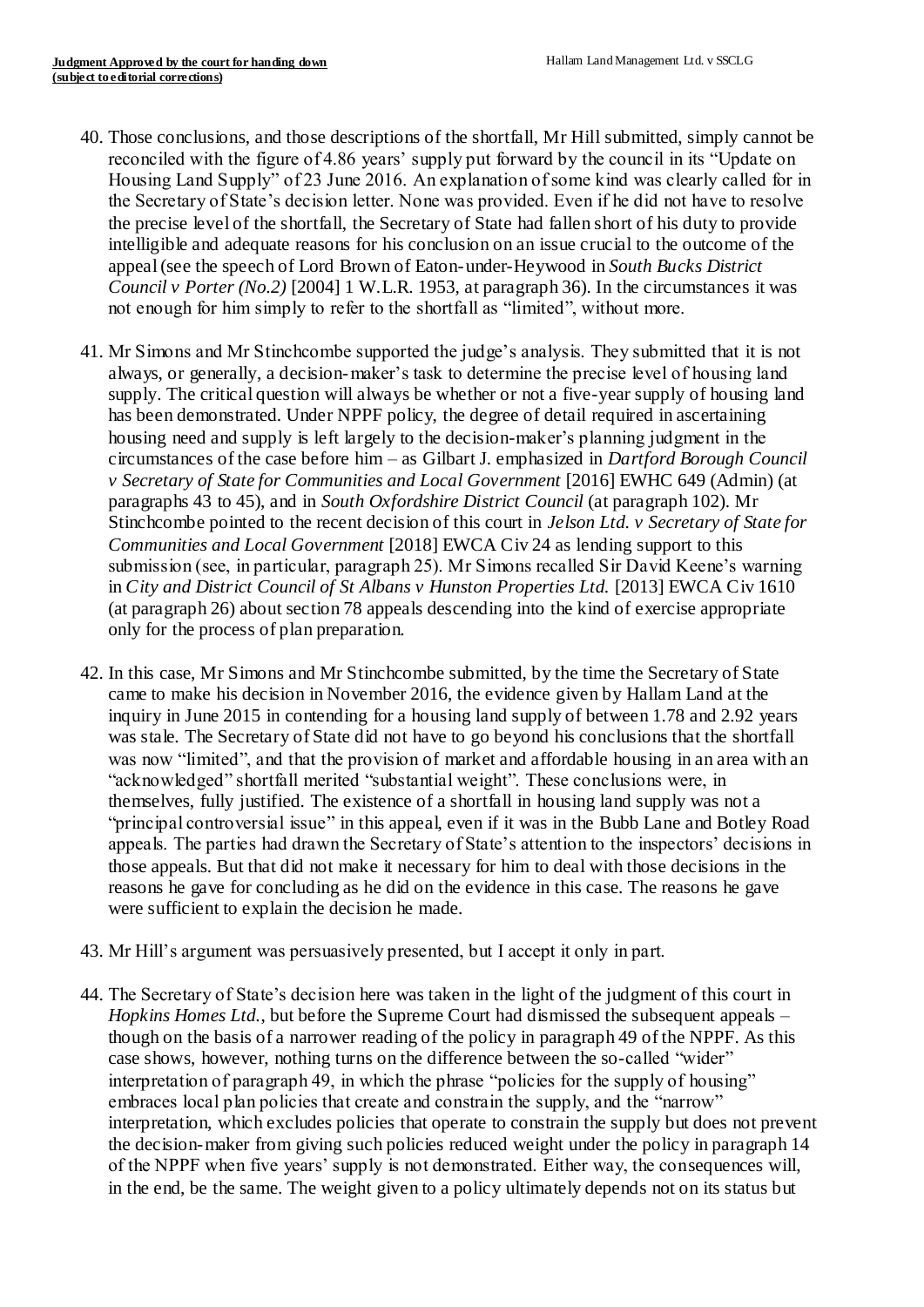on its effect – whether it enables the requisite five-year supply to be realized or acts contrary to that objective. Policies in a local plan are liable to carry less weight in the making of a decision on a proposal for housing development if – and because – their effect is to prevent a five-year supply of housing land (see the judgment of Lord Carnwath in *Hopkins Homes Ltd.*, at paragraphs 59 and 61, followed in this court in *Barwood Strategic Land II LLP v East Staffordshire Borough Council* [2017] EWCA Civ 893, at paragraph 22).

- 45. None of that is controversial here, nor should it be. As Lord Carnwath said in *Hopkins Homes Ltd.* (at paragraph 54), "the primary purpose of paragraph 49 [of the NPPF] is simply to act as a trigger to the operation of the "tilted balance" under paragraph 14". And he went on to say (in paragraph 59) that the "important question" is "not how to define individual policies, but whether the result is a five-year supply in accordance with the objectives set by paragraph 47". If the local planning authority fails to demonstrate that supply, "it matters not whether the failure is because of the inadequacies of the policies specifically concerned with housing provision, or because of the over-restrictive nature of other non-housing policies". In such a case "[the] shortfall is enough to trigger the operation of the second part of paragraph 14". As Lord Carnwath emphasized (in paragraph 61), a restrictive policy may not itself be "out of date" under paragraph 49, "but the weight to be given to it alongside other material considerations, within the balance set by paragraph 14, remains a matter for the decisionmaker in accordance with ordinary principles".
- 46. As this court said in *Hopkins Homes Ltd.* (in paragraph 47), the policies in paragraphs 14 and 49 of the NPPF do not prescribe how much weight is to be given to relevant policies of the development plan in the determination of a planning application or appeal. Weight is always a matter for the decision-maker (see the speech of Lord Hoffmann in *Tesco Stores Ltd. v Secretary of State for the Environment* [1995] 1 W.L.R. 759, at p.780F-H) (paragraph 46). It will "vary according to the circumstances, including, for example, the extent to which relevant policies fall short of providing for the five-year supply of housing land, the action being taken by the local planning authority to address it, or the particular purpose of a restrictive polic y – such as the protection of a "green wedge" or of a gap between settlements". The decisionmaker must judge "how much weight should be given to conflict with policies for the supply of housing that are out-of-date". This is "not a matter of law; it is a matter of planning judgment" (see the first instance judgments in *Crane v Secretary of State for Communities and Local Government* [2015] EWHC 425 (Admin) (at paragraphs 70 to 75), *Phides* (at paragraphs 71 and 74), and *Woodcock Holdings Ltd. v Secretary of State for Communities and Local Government and Mid-Sussex District Council* [2015] EWHC 1173 (Admin) (at paragraphs 87, 105, 108 and 115)).
- 47. The NPPF does not state that the decision-maker must reduce the weight to be given to restrictive policies according to some notional scale derived from the extent of the shortfall against the five-year supply of housing land. The policy in paragraph 14 of the NPPF requires the appropriate balance to be struck, and a balance can only be struck if the considerations on either side of it are given due weight. But in a case where the local planning authority is unable to demonstrate five years' supply of housing land, the policy leaves to the decision-maker's planning judgment the weight he gives to relevant restrictive policies. Logically, however, one would expect the weight given to such policies to be less if the shortfall in the housing land supply is large, and more if it is small. Other considerations will be relevant too: the nature of the restrictive policies themselves, the interests they are intended to protect, whether they find support in policies of the NPPF, the implications of their being breached, and so forth.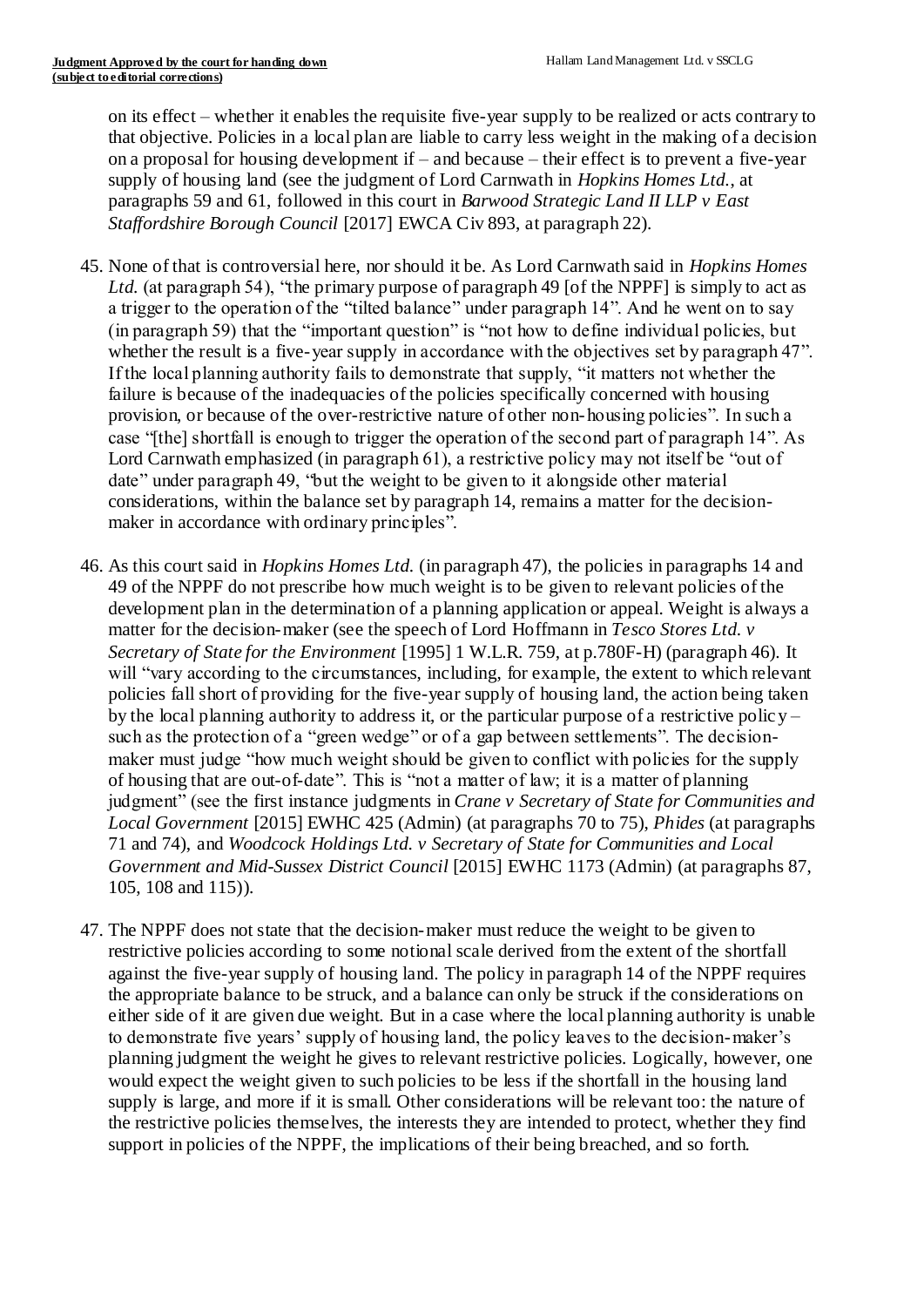- 48. Relevant authority in this court, and at first instance, does not support the proposition that, for the purposes of the appropriate balancing exercise under the policy in paragraph 14 of the NPPF, the decision-maker's weighting of restrictive local plan policies, or of the proposal's conflict with such policies, will always require an exact quantification of the shortfall in the supply of housing land. This is not surprising. If the court had ever said there was such a requirement, it would have been reading into the NPPF more than the Government has chosen to put there, and more than is necessarily implied in the policies it contains.
- 49. Several decisions at first instance were cited in argument before Supperstone J., including those in *Jelson Ltd.* (at paragraphs 2 and 13) – upheld on appeal, *Shropshire Council* (at paragraph 28), *South Oxfordshire District Council* (at paragraph 102), *Dartford Borough Council* (at paragraphs 44 and 45), *Oadby and Wigston Borough Council v Secretary of State for Communities and Local Government* [2015] EWHC 1879 (Admin) (at paragraphs 42(ii) and 48) – upheld on appeal, and *Phides* (at paragraph 60). Mr Simons also referred to *Eastleigh Borough Council v Secretary of State for Communities and Local Government*  [2014] EWHC 4225 (Admin) (at paragraphs 17 and 18). It is not necessary to explore the facts of these cases, or to set out the relevant observations of the judges who decided them. In summary, however, three main points emerge.
- 50. First, the relationship between housing need and housing supply in planning decision-making is ultimately a matter of planning judgment, exercised in the light of the material presented to the decision-maker, and in accordance with the policies in paragraphs 47 and 49 of the NPPF and the corresponding guidance in the Planning Practice Guidance ("the PPG"). The Government has chosen to express its policy in the way that it has – sometimes broadly, sometimes with more elaboration, sometimes with the aid of definitions or footnotes, sometimes not (see *Oadby and Wigston Borough Council v Secretary of State for Communities and Local Government* [2016] EWCA Civ 1040, at paragraph 33; *Jelson Ltd.*, at paragraphs 24 and 25; and *St Modwen Developments Ltd. v Secretary of State for Communities and Local Government* [2017] EWCA Civ 1643, at paragraphs 36 and 37). It is not the role of the court to add to or refine the policies of the NPPF, but only to interpret them when called upon to do so, to supervise their application within the constraints of lawfulness, and thus to ensure that unlawfully taken decisions do not survive challenge.
- 51. Secondly, the policies in paragraphs 14 and 49 of the NPPF do not specify the weight to be given to the benefit, in a particular proposal, of reducing or overcoming a shortfall against the requirement for a five-year supply of housing land. This is a matter for the decision-maker's planning judgment, and the court will not interfere with that planning judgment except on public law grounds. But the weight given to the benefits of new housing development in an area where a shortfall in housing land supply has arisen is likely to depend on factors such as the broad magnitude of the shortfall, how long it is likely to persist, what the local planning authority is doing to reduce it, and how much of it the development will meet.
- 52. Thirdly, the NPPF does not stipulate the degree of precision required in calculating the supply of housing land when an application or appeal is being determined. This too is left to the decision-maker. It will not be the same in every case. The parties will sometimes be able to agree whether or not there is a five-year supply, and if there is a shortfall, what that shortfall actually is. Often there will be disagreement, which the decision-maker will have to resolve with as much certainty as the decision requires. In some cases the parties will not be able to agree whether there is a shortfall. And in others it will be agreed that a shortfall exists, but its extent will be in dispute. Typically, however, the question for the decision-maker will not be simply whether or not a five-year supply of housing land has been demonstrated. If there is a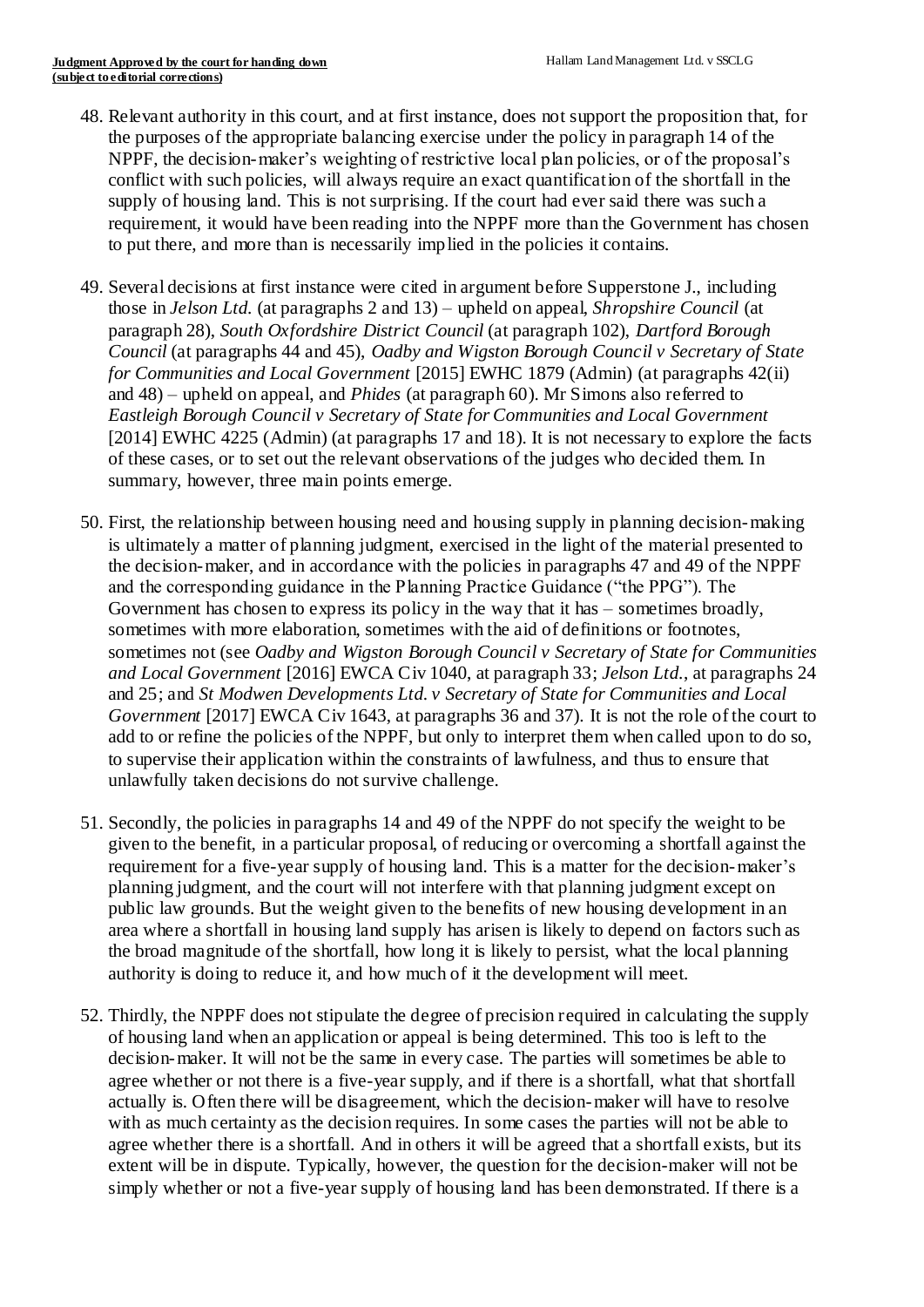shortfall, he will generally have to gauge, at least in broad terms, how large it is. No hard and fast rule applies. But it seems implicit in the policies in paragraphs 47, 49 and 14 of the NPPF that the decision-maker, doing the best he can with the material before him, must be able to judge what weight should be given both to the benefits of housing development that will reduce a shortfall in the five-year supply and to any conflict with relevant "non-housing policies" in the development plan that impede the supply. Otherwise, he will not be able to perform the task referred to by Lord Carnwath in *Hopkins Homes Ltd.*. It is for this reason that he will normally have to identify at least the broad magnitude of any shortfall in the supply of housing land.

- 53. With those three points in mind, I do not think that in this case the Secretary of State could fairly be criticized, in principle, for not having expressed a conclusion on the shortfall in the supply of housing land with great arithmetical precision. He was entitled to confine himself to an approximate figure or range – if that is what he did. Government policy in the NPPF did not require him to do more than that. There was nothing in the circumstances of this case that made it unreasonable for him in the "Wednesbury" sense, or otherwise unlawful, not to establish a mathematically exact figure for the shortfall. It would not have been an error of law or inappropriate for him to do so, but if, as a matter of planning judgment, he chose not to do it there was nothing legally wrong with that.
- 54. But what was his conclusion on housing land supply? He obviously accepted, as the council had acknowledged, that the requisite five-year supply had not been demonstrated. In paragraph 30 of his decision letter he referred to the "absence of a 5-year housing land supply". And in the same paragraph he made it plain that he was applying "the presumption in favour of sustainable development", which, as he said, meant "that permission should be granted unless any adverse impacts of doing so significantly and demonstrably outweigh the benefits". He went on, in the following paragraphs, to apply that presumption, in accordance with the policy in paragraph 14 of the NPPF. In the course of that balancing exercise, he referred, in paragraph 31, to the "acknowledged shortfall", which went into the balance on the positive side. All of this is clear.
- 55. Not so clear, however, is whether the Secretary of State reached any concluded view on the scale of the "acknowledged shortfall". His reference in paragraph 17 to "the limited shortfall in housing land supply" suggests he had not found it possible to accept Hallam Land's case at the inquiry, as recorded by the inspector in paragraph 62 of his report, that the supply of housing land was as low as "2.92 years, or 1.78 years if the need for affordable housing is included", or even the "material shortfall" to which the inspector had referred in paragraph 108, in the light of the council's concession that it was "not able to demonstrate more than a four and a half years supply of deliverable housing land". A "limited shortfall" could hardly be equated to a "material shortfall". It would have been a more apt description of the shortfall the council had now acknowledged in conceding, or contending, that it was able to demonstrate a supply of 4.86 years – the figure to which the Secretary of State referred in paragraphs 19 and 30 of his decision letter.
- 56. On a fair reading of the decision letter as a whole, I do not think one can be sure that the Secretary of State did fix upon a precise figure for the housing land supply. It may be that, in truth, he went no further than to conclude that the supply remained below five years. He certainly did not adopt the figures put forward by Hallam Land at the inquiry, nor did he even mention those figures. And he neither adopted nor rejected the council's position at the inquiry. Instead, he took care to say, in paragraph 19 of his decision letter, that he "notes" the inspector's comment that at the time of the inquiry the council was not able to demonstrate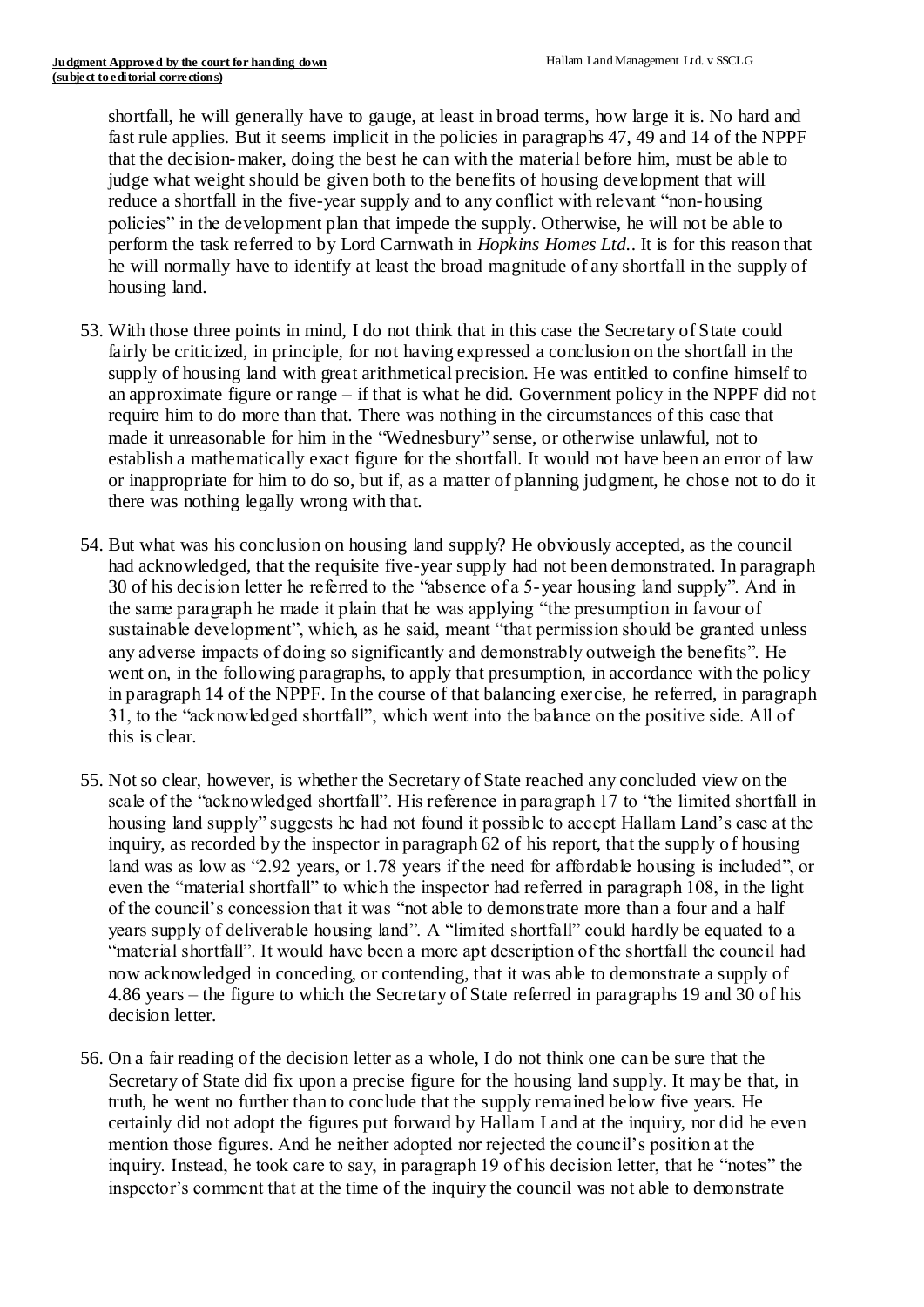more than four and a half years' supply. He was equally careful not to adopt or reject the figure that was now put forward by the council – a supply of 4.86 years. In paragraph 19, again, he said merely that he "notes" the council was now of the view that it was "able to demonstrate a 4.86 year supply". In paragraph 30, once again, he used the word "notes" when referring to the position the council had taken in its letter of 23 June 2016 – "now claiming to be able to demonstrate a 4.86 year supply". He was not, I think, unequivocally endorsing that figure, but rather was relying on it as proof of "the absence of a 5-year housing land supply".

- 57. The Secretary of State's conclusions on housing land supply are not said to be irrational on their face – nor could they be. If one leaves aside for the moment the decisions in the Bubb Lane and Botley Road appeals and what had been said about those decisions in the parties' further representations, they make sense. To describe the shortfall in housing land supply as "limited", as the Secretary of State did in paragraph 17, seems reasonable if he was assuming – though without positively finding – that the housing land supply now stood at or about 4.86 years. And there is nothing necessarily inconsistent between that conclusion and his later conclusions: in paragraph 19, that the amount of new housing proposed was a "significant advantage"; in paragraph 30, that the "presumption in favour of sustainable development" fell to be applied in this case; and, in paragraph 31, that the provision of housing in an area with an "acknowledged shortfall" carried "substantial weight in favour of the development".
- 58. All of this is logical, as far as it goes. It may reflect an assumption on the part of the Secretary of State that he could rely on the figure of 4.86 years for the housing land supply, or at least on a range of between four and half and 4.86 years, and that this was sufficient to found his conclusions on the weight to be given to the benefits of the housing development proposed and to its conflict with restrictive policies in the local plan.
- 59. This reading of the decision letter may be overly generous to the Secretary of State, because it resolves in his favour the doubt as to what figure, or range, he was actually prepared to accept for the present supply of housing land in the council's area. Assuming it to be correct, however, he can be acquitted of any misunderstanding or unlawful misapplication of NPPF policy. If he did adopt, or at least assume, a figure of 4.86 years' supply of housing land, or even a range of between four and half and 4.86 years, his approach could not, I think, be stigmatized as unlawful in either of those two respects. It could not be said, at least in the circumstances of this case, that he erred in law in failing to calculate exactly what the shortfall was. In principle, he was entitled to conclude that no greater precision was required than that the level of housing land supply fell within a clearly identified range below the requisite five years, and that, in the balancing exercise provided for in paragraph 14 of the NPPF, realistic conclusions could therefore be reached on the weight to be given to the benefits of the development and its conflict with relevant policies of the local plan. Such conclusions would not, I think, exceed a reasonable and lawful planning judgment.
- 60. However, even if that assumption is made in favour of the Secretary of State, there is in my view a fatal defect in his decision in his failure to engage with the conclusions on housing land supply in the recent decisions in the Bubb Lane and Botley Road appeals. Here, it seems to me, Mr Hill's argument is demonstrably well founded.
- 61. At least by the time the parties in this appeal were given the opportunity to make further representations, an important issue between them, and arguably the focal issue, was the extent of the shortfall in housing land supply. This was, or at least had now become, a "principal controversial issue" in the sense to which Lord Brown of Eaton-under-Heywood referred in *South Bucks District Council v Porter* (at paragraph 36 of his speech). A related issue was the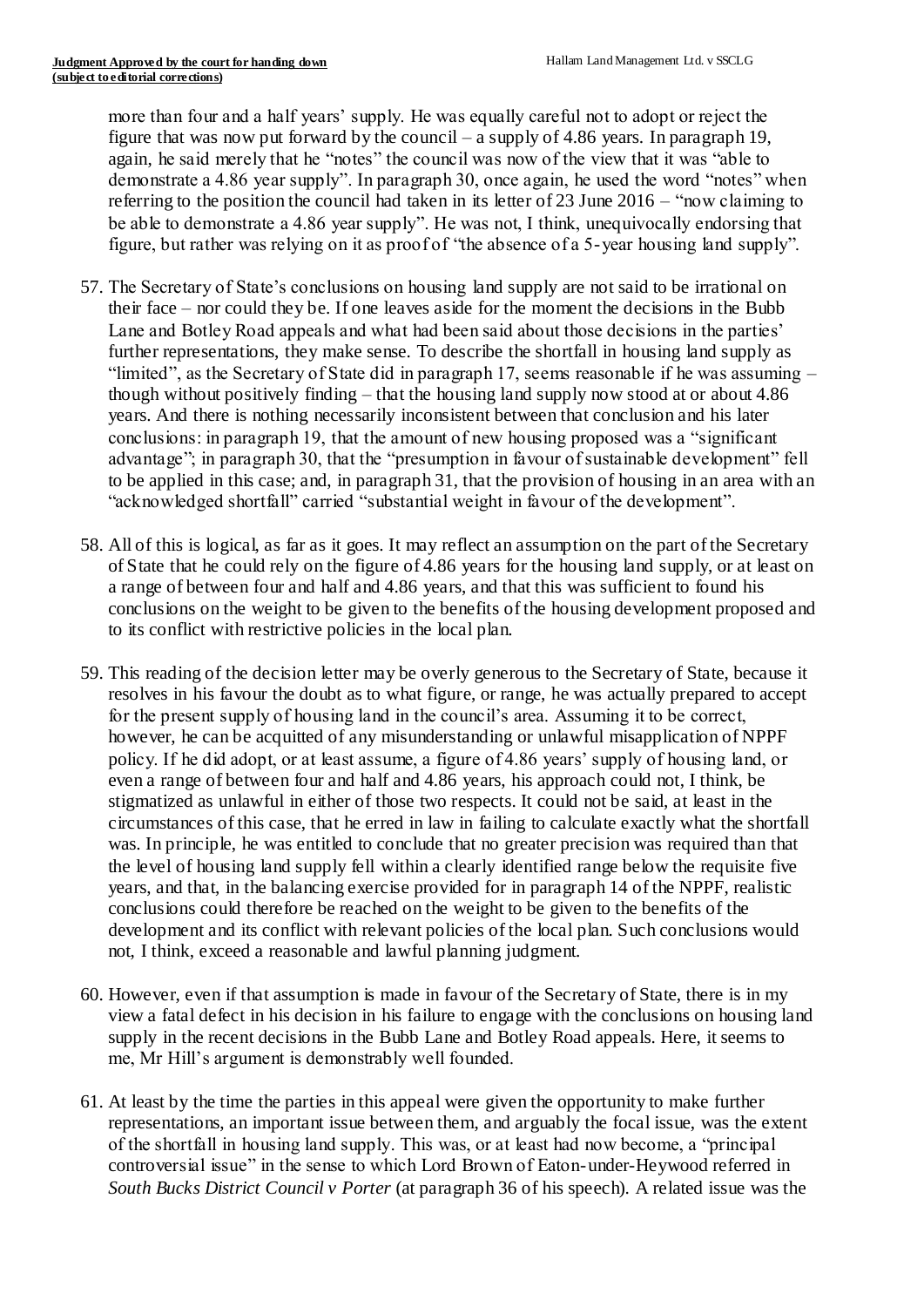weight to be given to restrictive policies in the local plan – in particular, policy 3.CO. These were, in my view, clearly issues that required to be properly dealt with in the Secretary of State's decision letter, in the light of the representations the parties had made about them, so as to leave no room for doubt that the substance of those representations had been understood and properly dealt with. This being so, it was in my view incumbent on the Secretary of State to provide intelligible and adequate reasons to explain the conclusions he had reached on those issues, having regard to the parties' representations.

- 62. There is no explicit consideration of the inspectors' decisions in the Bubb Lane and Botley Road appeals in the Secretary of State's decision letter, nor any reference to them at all, despite the fact that they had been brought to his attention and their implications addressed in the further representations made to him after the inquiry. The inspectors' conclusions on housing land supply in those two decisions, and the consequences of those conclusions for the weight to be given to local plan policies, clearly were material considerations in this appeal. They would, in my view, qualify as material considerations on the basis of the case law relating to consistency in decision-making (see the judgment of Mann L.J. in *North Wiltshire District Council v Secretary of State for the Environment* (1993) 65 P. & C.R. 137, at p.145, most recently followed by this court in *DLA Delivery Ltd. v Baroness Cumberlege of Newick and Secretary of State for Communities and Local Government* [2018] EWCA Civ 1305, at paragraphs 29, and 42 to 56). But leaving aside the principle of consistency, they would have been, it seems to me, material considerations if only on the basis that they represented an up to date independent assessment of housing land supply in the council's area, which had been squarely put before the Secretary of State. Yet he said nothing at all about them. Nor is there any explicit reference to the relevant content of the representations the parties had made. It is clear that the reference in paragraph 19 of the decision letter to the council's view that it was now able to demonstrate 4.86 years' supply of housing land was taken from the "Update on Housing Land Supply" that it produced on 23 June 2016. But he did not refer to the very firm and thoroughly reasoned conclusions of the inspector in the Botley Road appeal, which were reached in the light of that evidence.
- 63. So it is not clear whether the Secretary of State confronted the conclusions of the inspectors in the Bubb Lane and Botley Road appeals, and in particular the latter. Had he done so, he would have appreciated that the conclusions they had reached on the scale of the shortfall in housing land supply could not reasonably be reconciled with his description of that shortfall, in paragraph 17 of his decision letter, as "limited". The language used by those two inspectors was distinctly different from that expression, and incompatible with it unless some cogent explanation were given. No such explanation was given. In both decision letters the shortfall was characterized as "significant", which plainly it was. This was more akin to saying that it was a "material shortfall", as the inspector in Hallam Land's appeal had himself described it in paragraph 108 of his decision letter. Neither description  $-$  a "significant" shortfall or a "material" one – can be squared with the Secretary of State's use of the adjective "limited". They are, on any view, quite different concepts.
- 64. Quite apart from the language they used to describe it, the inspectors' findings and conclusions as to the extent of the shortfall – only "something in the order of four year supply" in the Bubb Lane appeal and only "4.25 years' supply" in the Botley Road appeal – were also substantially different from the extent of the shortfall apparently accepted or assumed by the Secretary of State in his decision in this case, which was as high as 4.86 years' supply on the basis of evidence from the council that had been before the inspector in the Botley Road appeal and rejected by him.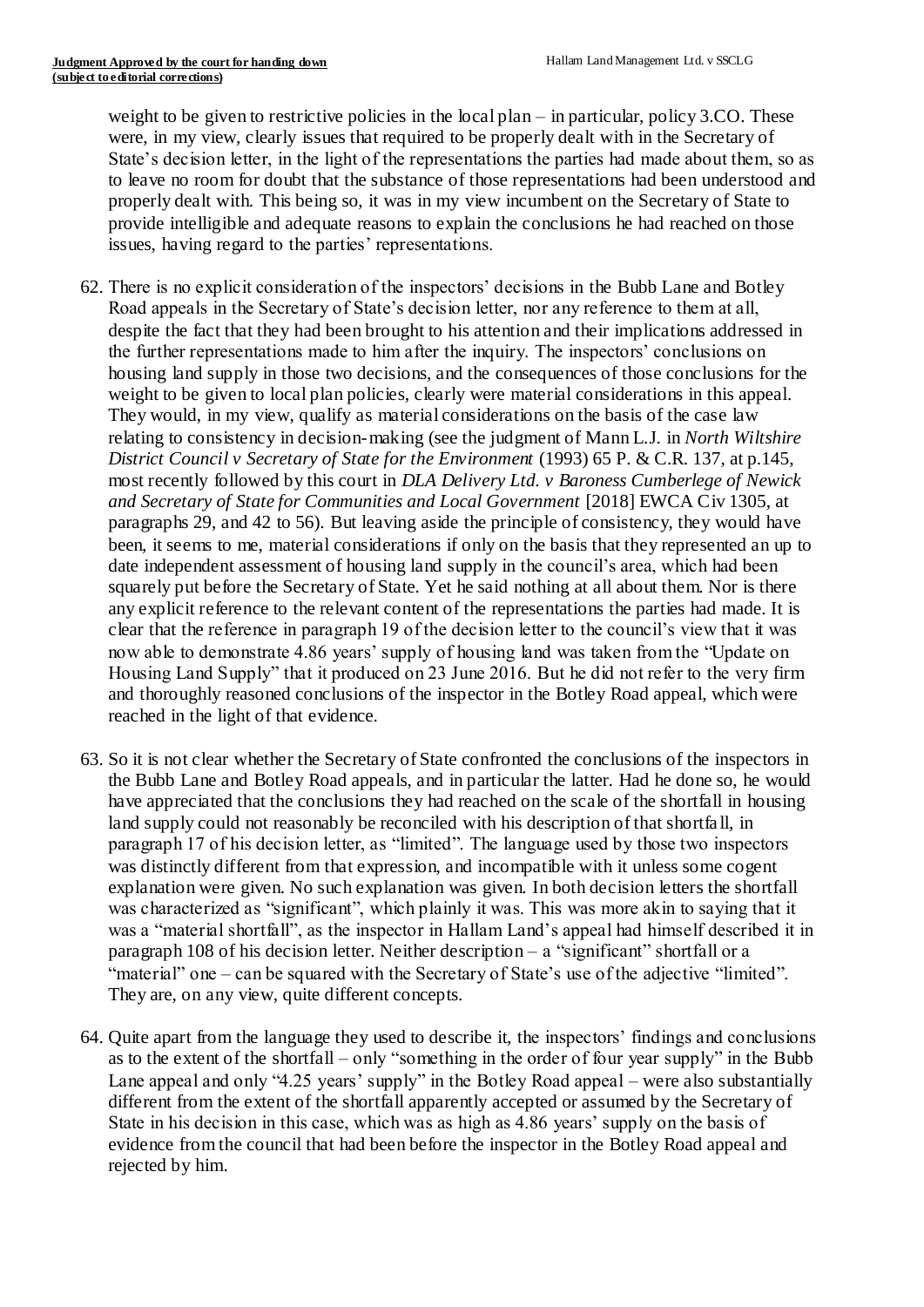- 65. One is left with genuine not merely forensic confusion on this important point, and the uncomfortable impression that the Secretary of State did not come to grips with the inspectors' conclusions on housing land supply in those two very recent appeal decisions. This impression is not dispelled by his statement in paragraph 7 of the decision letter that he had given "careful consideration" to the relevant representations.
- 66. The significance of the parties' dispute over the extent of the shortfall in housing land supply was not confined to that issue alone. It also bore on the question of how much weight should be given to restrictive policies in the local plan – in particular, policy  $3.CO$  – for the purposes of the balancing exercise required by the policy in paragraph 14 of the NPPF. A factor to which the Secretary of State attached some importance in determining that "significant weight" should be given to policy 3.CO was that the shortfall in housing land supply was, as he said in paragraph 17 of the decision letter, only "limited". This was an important issue in itself, and potentially decisive in the planning balance.
- 67. In the circumstances I am driven to the conclusion that the Secretary of State's reasons were in this respect deficient, when considered in the light of the familiar principle in *South Bucks District Council v Porter*, and that Hallam Land was substantially prejudiced by the failure to provide intelligible and adequate reasons. The parties, and in particular Hallam Land, whose section 78 appeal was being dismissed after a protracted exchange of post-inquiry representations, were entitled to know why the Secretary of State had concluded as he did not only on the question of housing land supply but also on its consequences, in spite of two very fresh appeal decisions in which the question of supply had been decided in a materially different way. This was a matter on which proper reasons were undoubtedly called for, but were not given. In the absence of those reasons, one cannot be sure that the Secretary of State had come to his conclusion lawfully, having regard to all material considerations. It follows, in my view, that in failing to provide such reasons the Secretary of State erred in law and his decision is liable to be quashed for that error. I can see no basis on which the court, in the circumstances, could properly withhold an order to quash his decision. To do so, we would have to speculate as to the outcome of Hallam Land's section 78 appeal on the assumption that the Secretary of State had regard to all material considerations, including the decisions in the Bubb Lane and Botley Road appeals.
- 68. Having come to that conclusion, I can take the other main issue more shortly.

# *Should the Secretary of State have had regard to the inspector's report on the Boorley Green appeal?*

69. The argument here is that the Secretary of State's conclusion in this case that the shortfall in housing land supply was "limited" is impossible to reconcile with the conclusion in his decision letter in the Boorley Green appeal, issued about three weeks later, that the supply of housing land in the council's area was "around four years". This offended the principle that there is a public interest in planning decisions in like cases being consistent, and that, in cases of inconsistency, the decision-maker should explain that inconsistency (see the judgment of Mann L.J. in *North Wiltshire District Council*). Where relevant matters arose after the close of an inquiry, such as an inspector reporting to him on an appeal raising closely similar planning issues in the same area as the appeal in hand, it was incumbent on the Secretary of State to take reasonable steps to inform himself of those matters, and so avoid inconsistent decisions. The inspector's report in the Boorley Green appeal fell into that category. By the time the Secretary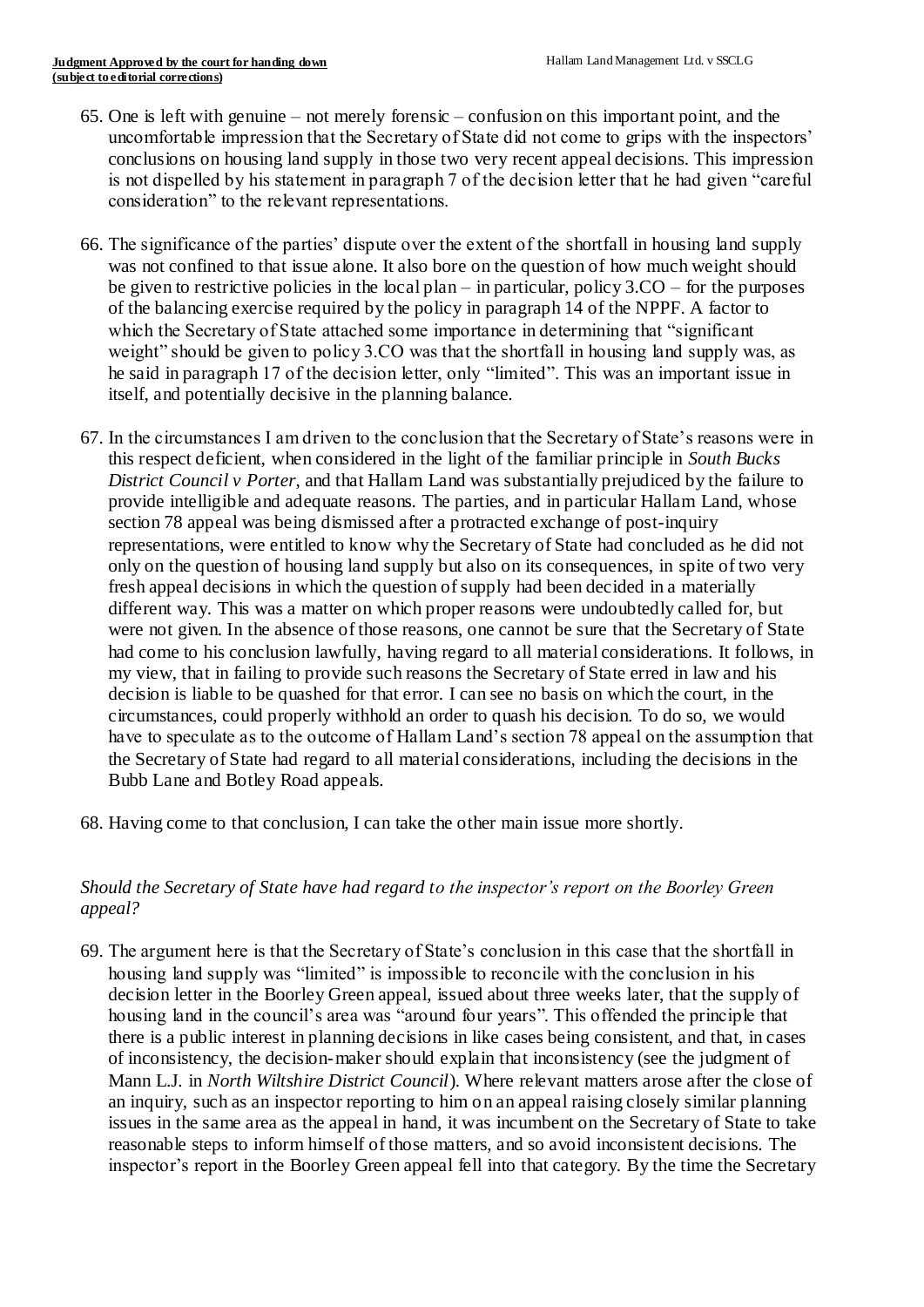of State eventually came to make his decision on Hallam Land's appeal, he had had that report for almost three months.

- 70. Supperstone J. rejected this argument, on the simple basis that the Secretary of State's decision in the Boorley Green appeal had not yet been made when the decision in this case was issued, and "accordingly, it cannot have been a material consideration to which the principle of consistency can apply". Although the inspector's report on the Boorley Green appeal had been submitted to the Secretary of State before he made his decision in this case, "the principle of consistency in decision taking has no application to Inspectors' reports which are not decisions" (paragraph 33 of the judgment). The proposition that the Secretary of State must always have imputed knowledge of an inspector's report in an undetermined appeal was incorrect (paragraph 35). So was the submission that it was irrational, and a breach of the principle recognized by the House of Lords in *Secretary of State for Education and Science v Tameside Metropolitan Borough Council* [1976] 3 W.L.R. 641 that a decision-maker must take reasonable steps to acquaint himself of relevant matters, for the Secretary of State not to take into account an unpublished inspector's report in another appeal that was yet to be decided on its own, different facts (paragraph 38).
- 71. The judge also accepted the submission of Mr Simons and Mr Stinchcombe that there was, in fact, no material inconsistency between the two decisions. In both cases the Secretary of State had found that there was less than the requisite five-year supply of housing land, and that the consequences provided for by NPPF policy must follow. In his decision on the Boorley Green appeal the Secretary of State did not adopt the inspector's description of the shortfall as "significant". His conclusion in that case that the housing land supply "should be regarded as standing at around four years" was consistent with his corresponding conclusions in his decision in this case. And in both cases, given the shortfall, he gave significant weight to the provision of housing: "substantial weight" in this case, "considerable weight" in the Boorley Green case (paragraph 39). The Secretary of State's application of policy 3.CO of the local plan in this appeal, the weight he gave to that policy, and his relevant reasons did not betray an inconsistent approach with his inspector's or his own in the Boorley Green appeal (paragraphs 40 to 46).
- 72. I agree with the judge's approach to this issue, and the conclusions he reached upon it, essentially for the reasons he gave.
- 73. The principle of consistency in planning decision-making is not a principle of law. It is a principle of good practice, which the courts have traditionally supported and the Court of Appeal has recently confirmed in *DLA Delivery Ltd.*.
- 74. The principle applies to decisions of planning decision-makers, and is exercised with a view to the public interest in planning decisions in like cases being consistent, or if inconsistency arises, a clear explanation for it being given in the second of the two decisions concerned (see *DLA Delivery Ltd.*, at paragraphs 28 to 30, 46 and 47). It does not apply, in the case of decisions on planning appeals made by the Secretary of State, to inspectors' reports that have been submitted to the Secretary of State but on which his decision is still to be made at the time of the decision subject to challenge in the case before the court. The purpose and status of such a report is, essentially, that of advice given to the Secretary of State by his appointed inspector, which will inform the decision itself, but which the Secretary of State is not bound to follow and is free to reject, so long as he gives adequate reasons for doing so. It is an intermediate stage in the process of decision-making. The assessment and conclusions contained in the report do not constitute the Secretary of State's decision, nor do they form any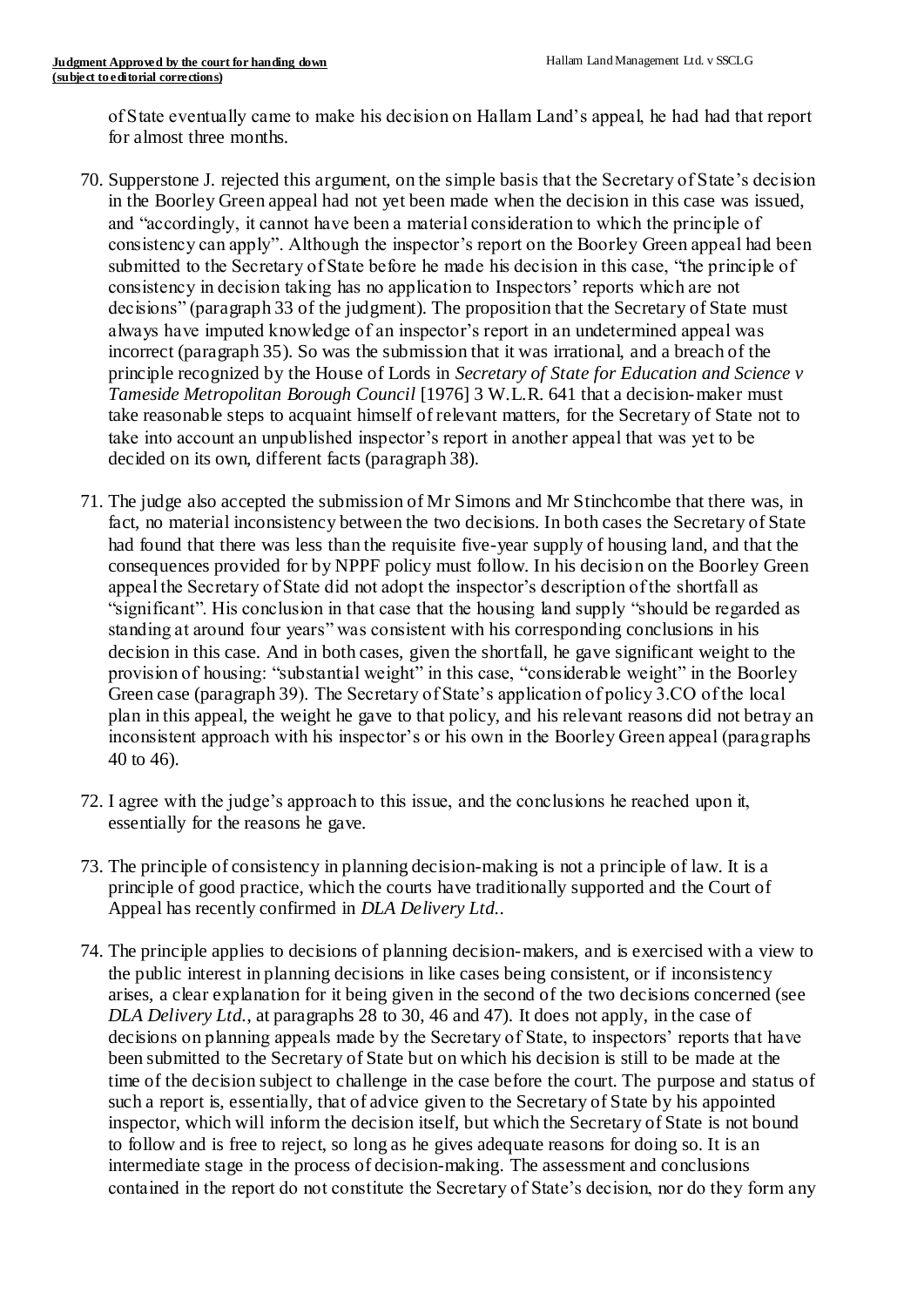part of that decision unless and until they are incorporated into it, whether in whole or in part. Usually, as in the Boorley Green appeal, the inspector's report is not published until the Secretary of State has made his decision. On occasions, however, it may be released by the Secretary of State with a view to inviting further representations or evidence from the parties to deal with a particular issue raised in it.

- 75. It would be a radical and unjustified extension to the principle of consistency to embrace within it unpublished inspectors' reports, whose conclusions and recommendations the Secretary of State may in due course choose to accept or reject. Indeed, this would not be an extension of the principle of consistency but a distortion of it, because the basis for it would not be consistency between one decision and another, but consistency between a decision and a non-decision, a decision yet to be made. That is not a principle the court has ever recognized, nor even, in truth, a meaningful principle at all.
- 76. In my view, therefore, this part of the appeal is mistaken, and I would reject it.

#### *Conclusion*

77. For the reasons I have given, I would allow this appeal on the first issue alone and on the basis I have indicated.

#### **Lord Justice Hickinbottom**

78. For the reasons given by Lindblom L.J., with which I entirely agree, I agree that the appeal is allowed on the first issue alone.

## **Lord Justice Davis**

- 79. I also agree that the appeal should be allowed.
- 80. I would like to make some observations of my own on the first issue.
- 81. Clearly a determination of whether or not there is a shortfall in the 5 year housing supply in any particular case is a key issue. For if there is then the "tilted balance" for the purposes of paragraph 14 of the NPPF comes into play.
- 82. Here, it was common ground that there was such a shortfall. That being so, I have the greatest difficulty in seeing how an overall planning judgment thereafter could properly be made without having at least some appreciation of the extent of the shortfall. That is not to say that the extent of the shortfall will itself be a key consideration. It may or not be: that is itself a planning judgment, to be assessed in the light of the various policies and other relevant considerations. But it ordinarily will be a relevant and material consideration, requiring to be evaluated.
- 83. The reason is obvious and involves no excessive legalism at all. The extent (be it relatively large or relatively small) of any such shortfall will bear directly on the weight to be given to the benefits or disbenefits of the proposed development. That is borne out by the observations of Lindblom LJ in the Court of Appeal in paragraph 47 of *Hopkins Homes*. I agree also with